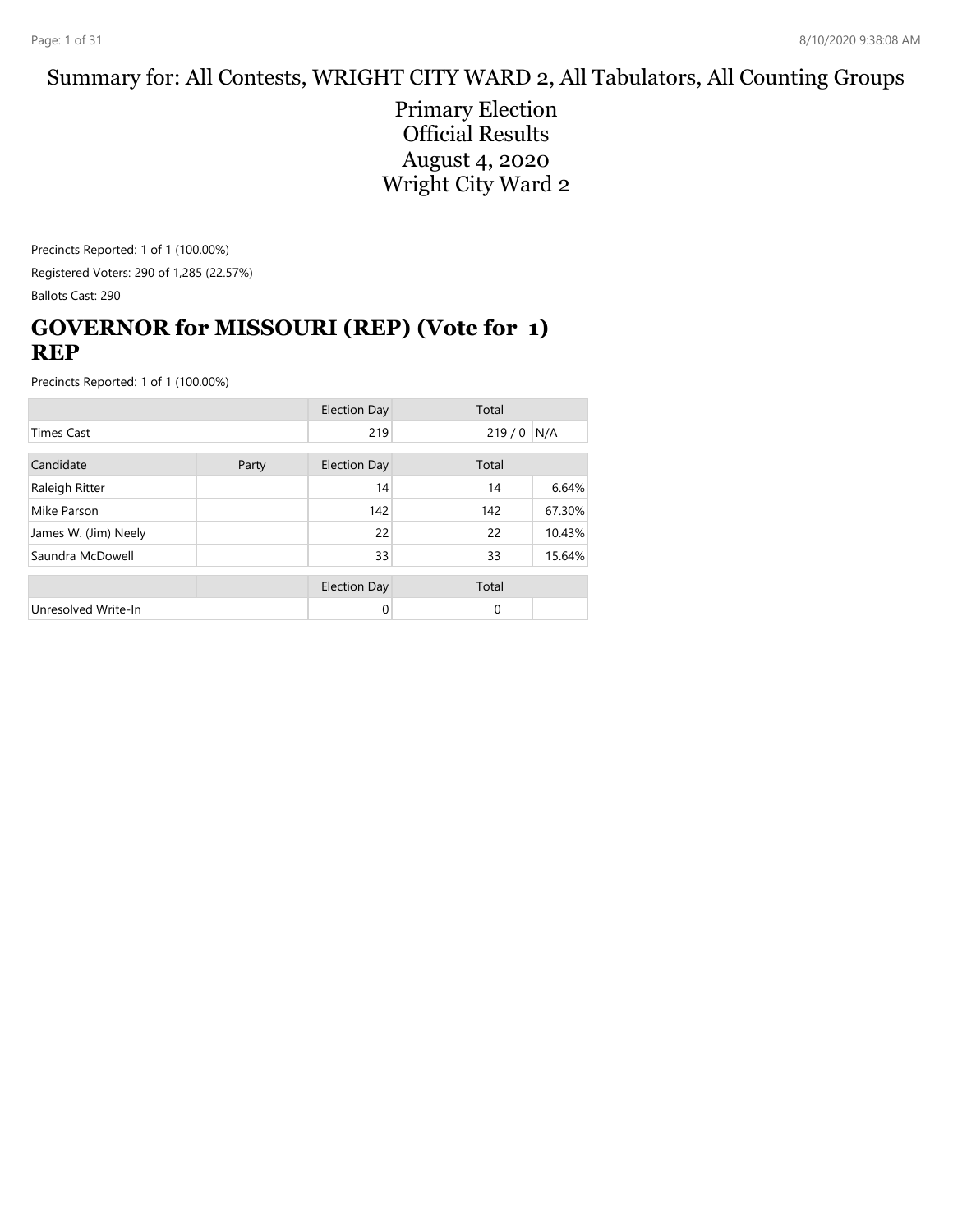## **GOVERNOR for MISSOURI (DEM) (Vote for 1) DEM**

|                                   |       | <b>Election Day</b> | Total          |        |
|-----------------------------------|-------|---------------------|----------------|--------|
| <b>Times Cast</b>                 |       | 68                  | 68/0           | N/A    |
| Candidate                         | Party | <b>Election Day</b> | Total          |        |
| Nicole Galloway                   |       | 54                  | 54             | 81.82% |
| Jimmie Matthews                   |       | 7                   | 7              | 10.61% |
| Antoin Johnson                    |       | $\overline{c}$      | $\overline{2}$ | 3.03%  |
| Eric Morrison                     |       | $\overline{c}$      | 2              | 3.03%  |
| Robin John Daniel Van<br>Quaethem |       |                     | 1              | 1.52%  |
|                                   |       | <b>Election Day</b> | Total          |        |
| Unresolved Write-In               |       | 0                   | 0              |        |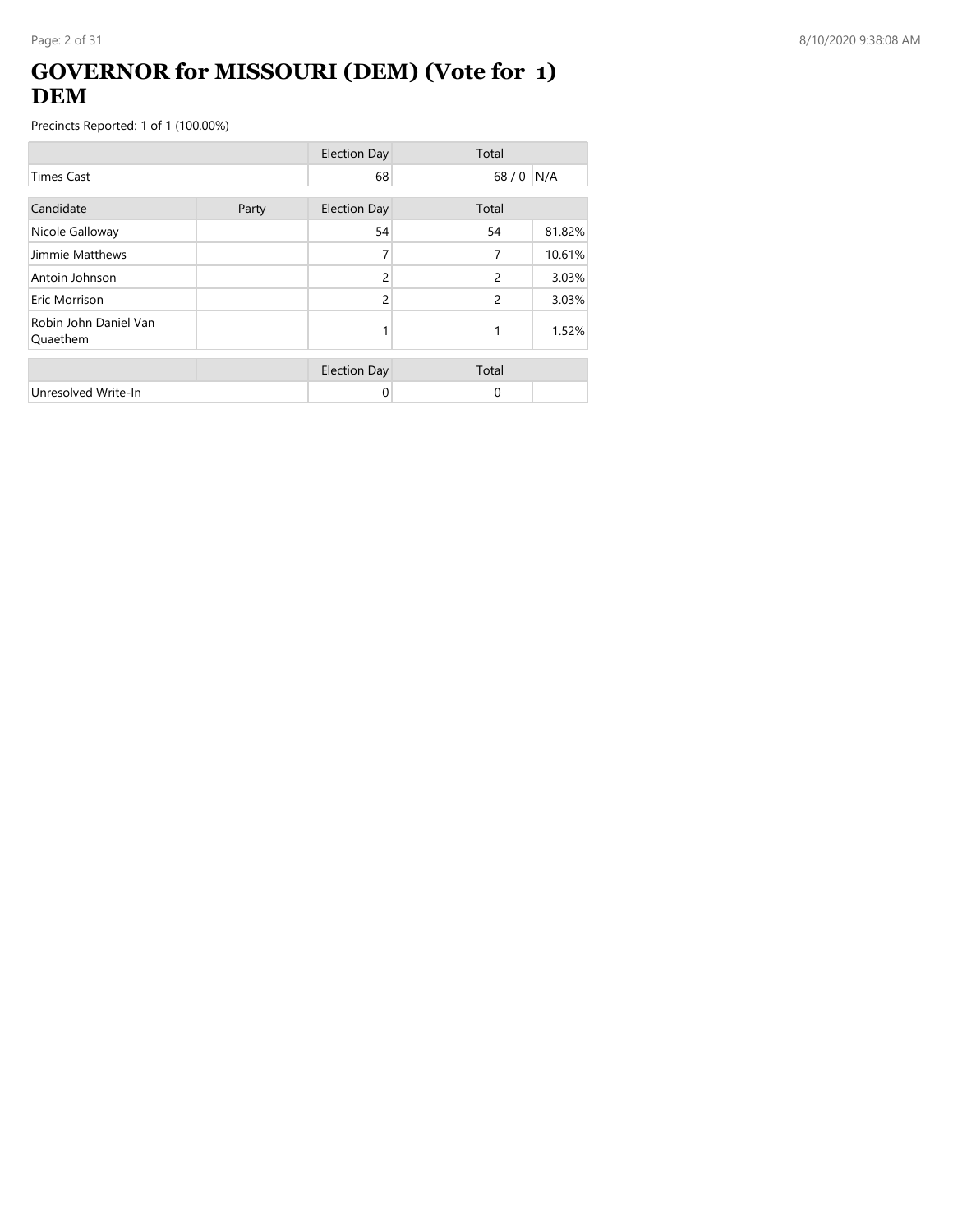#### **GOVERNOR for MISSOURI (LIB) (Vote for 1) LIB**

|                     |       | <b>Election Day</b> | Total |         |
|---------------------|-------|---------------------|-------|---------|
| Times Cast          |       |                     | 2/0   | N/A     |
| Candidate           | Party | <b>Election Day</b> | Total |         |
| <b>Rik Combs</b>    |       |                     | 2     | 100.00% |
|                     |       | <b>Election Day</b> | Total |         |
| Unresolved Write-In |       |                     | 0     |         |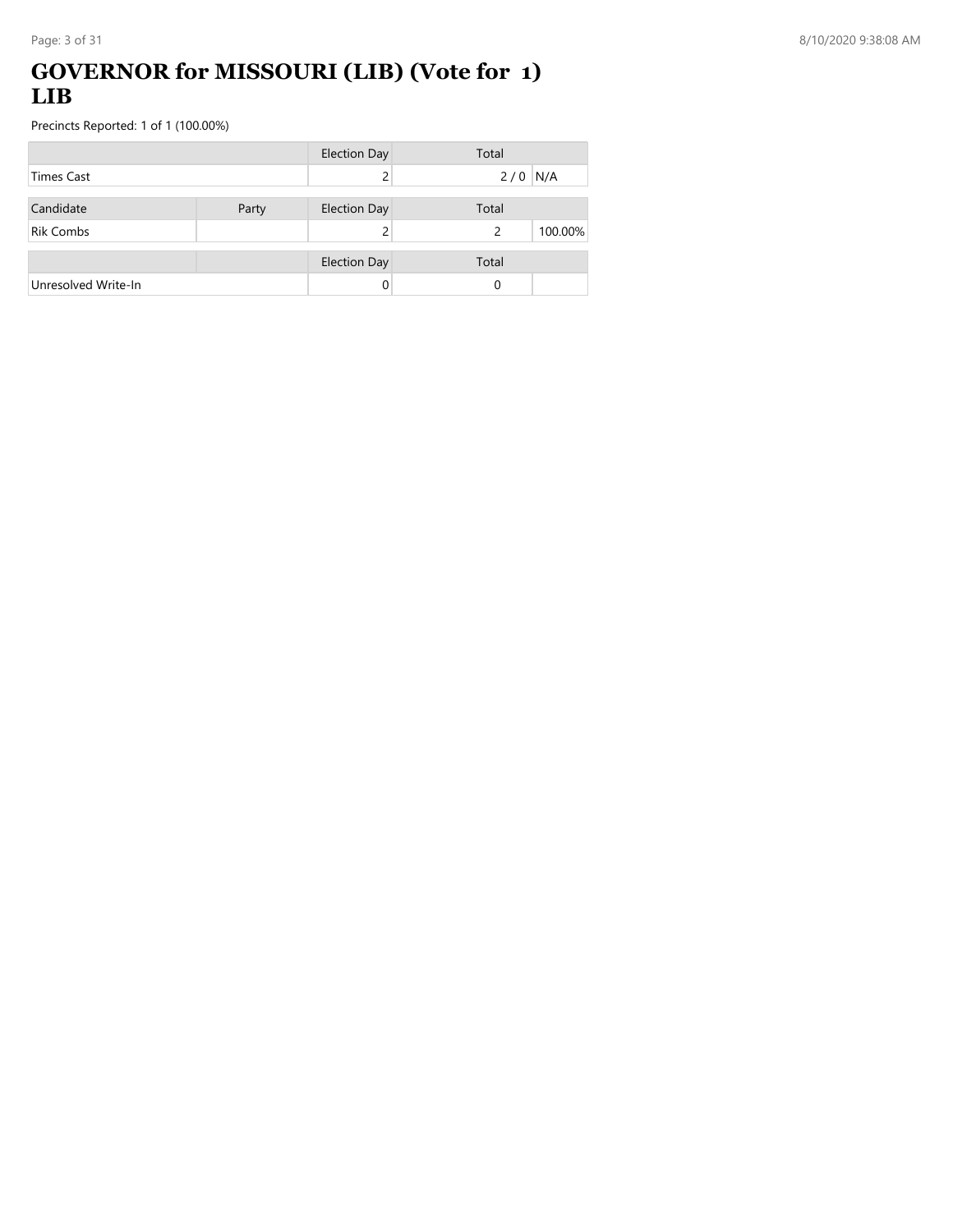### **GOVERNOR for MISSOURI (GRN) (Vote for 1) GRN**

|                     |       | <b>Election Day</b> | Total           |
|---------------------|-------|---------------------|-----------------|
| <b>Times Cast</b>   |       |                     | N/A<br>0/0      |
|                     |       |                     |                 |
| Candidate           | Party | <b>Election Day</b> | Total           |
| Jerome Howard Bauer |       |                     | N/A<br>$\Omega$ |
|                     |       |                     |                 |
|                     |       | <b>Election Day</b> | Total           |
| Unresolved Write-In |       |                     | 0               |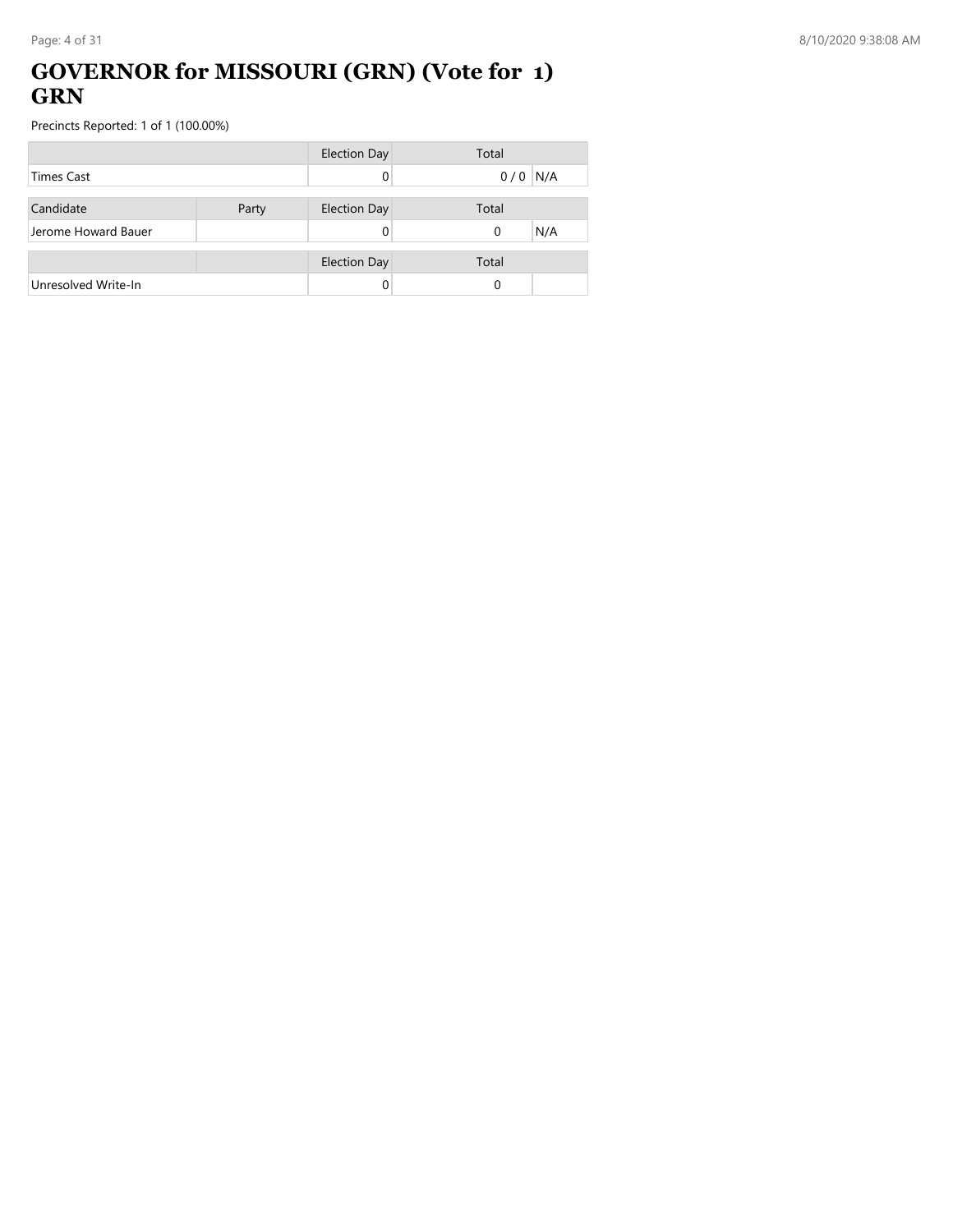### **LIEUTENANT GOVERNOR for MISSOURI (REP) (Vote for 1) REP**

|                     |       | <b>Election Day</b> | Total       |        |
|---------------------|-------|---------------------|-------------|--------|
| <b>Times Cast</b>   |       | 219                 | $219/0$ N/A |        |
| Candidate           | Party | <b>Election Day</b> | Total       |        |
| Arnie C. AC Dienoff |       | 12                  | 12          | 6.25%  |
| Mike Kehoe          |       | 123                 | 123         | 64.06% |
| Aaron T Wisdom      |       | 19                  | 19          | 9.90%  |
| Mike Carter         |       | 38                  | 38          | 19.79% |
|                     |       | <b>Election Day</b> | Total       |        |
| Unresolved Write-In |       | 0                   | $\Omega$    |        |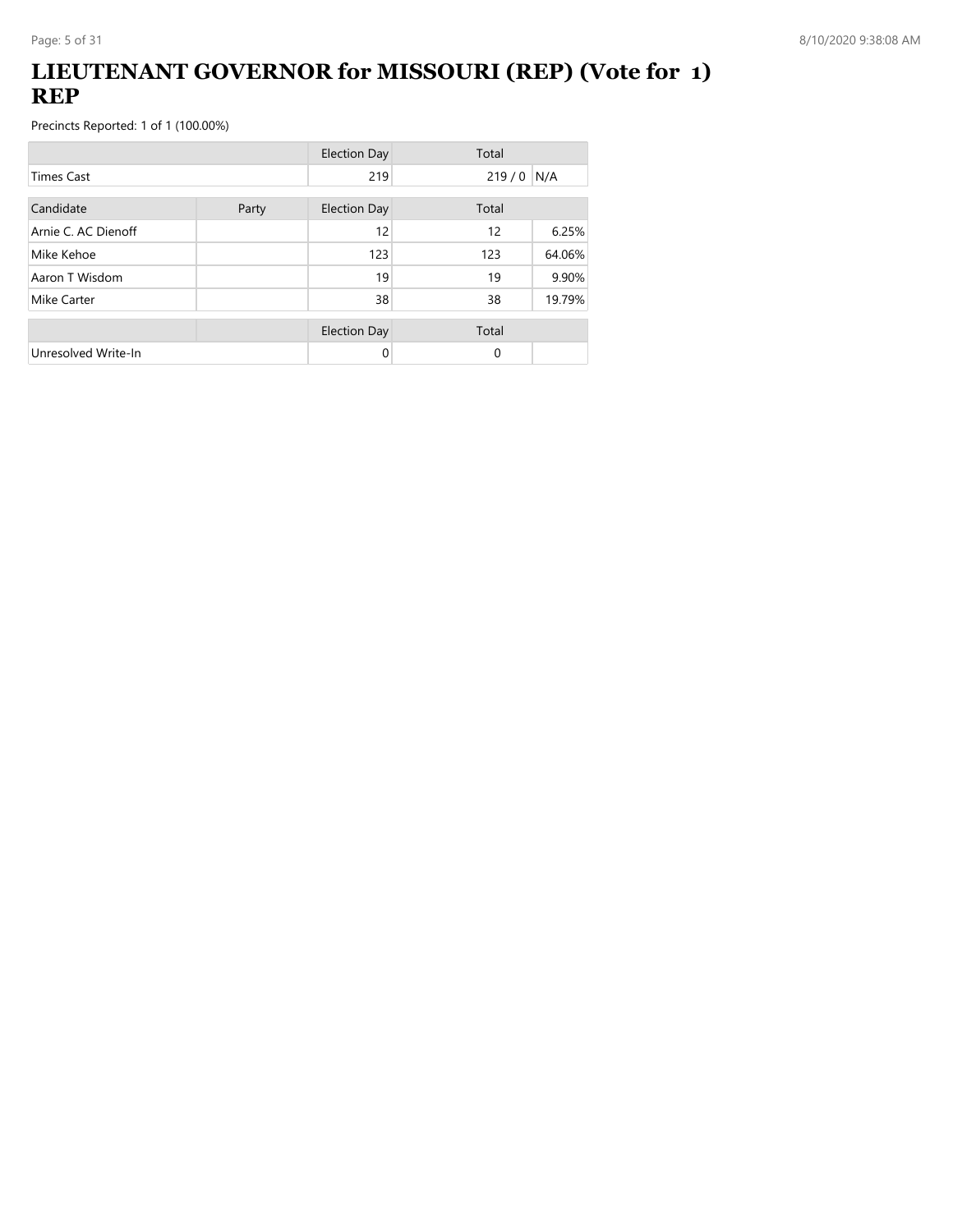## **LIEUTENANT GOVERNOR for MISSOURI (DEM) (Vote for 1) DEM**

|                     |       | <b>Election Day</b> | Total  |        |
|---------------------|-------|---------------------|--------|--------|
| Times Cast          |       | 68                  | $68/0$ | N/A    |
| Candidate           | Party | <b>Election Day</b> | Total  |        |
| Gregory A Upchurch  |       | 22                  | 22     | 34.38% |
| Alissia Canady      |       | 42                  | 42     | 65.63% |
|                     |       | <b>Election Day</b> | Total  |        |
| Unresolved Write-In |       | $\Omega$            | 0      |        |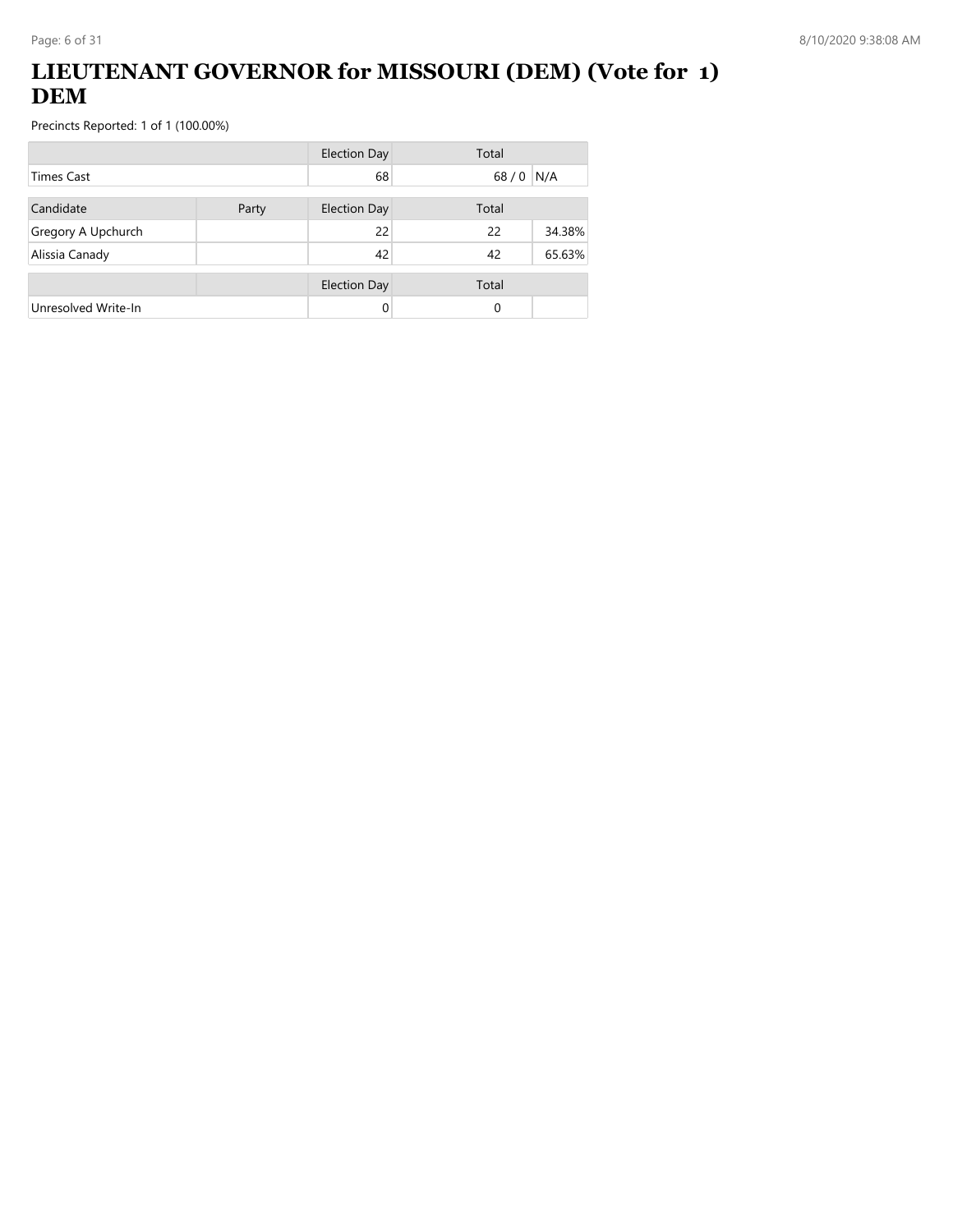## **LIEUTENANT GOVERNOR for MISSOURI (LIB) (Vote for 1) LIB**

|                     |       | <b>Election Day</b> | Total        |
|---------------------|-------|---------------------|--------------|
| Times Cast          |       |                     | N/A<br>2/0   |
| Candidate           | Party | <b>Election Day</b> | Total        |
| <b>Bill Slantz</b>  |       |                     | 100.00%<br>2 |
|                     |       | <b>Election Day</b> | Total        |
| Unresolved Write-In |       |                     | 0            |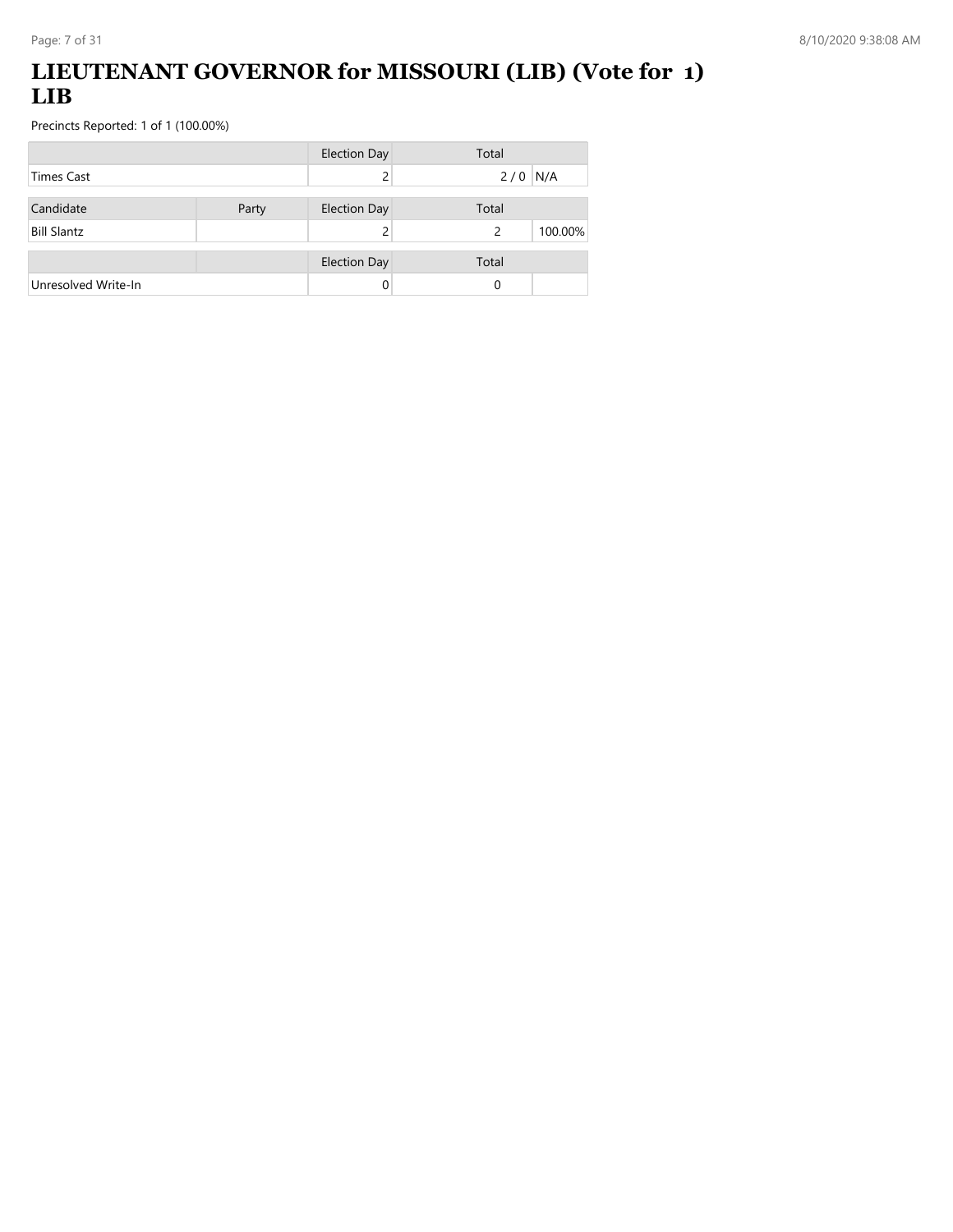## **LIEUTENANT GOVERNOR for MISSOURI (GRN) (Vote for 1) GRN**

|                     |       | <b>Election Day</b> | Total           |
|---------------------|-------|---------------------|-----------------|
| <b>Times Cast</b>   |       |                     | $0/0$ N/A       |
| Candidate           | Party | <b>Election Day</b> | Total           |
| Kelley Dragoo       |       |                     | N/A<br>$\Omega$ |
|                     |       | <b>Election Day</b> | Total           |
| Unresolved Write-In |       |                     | 0               |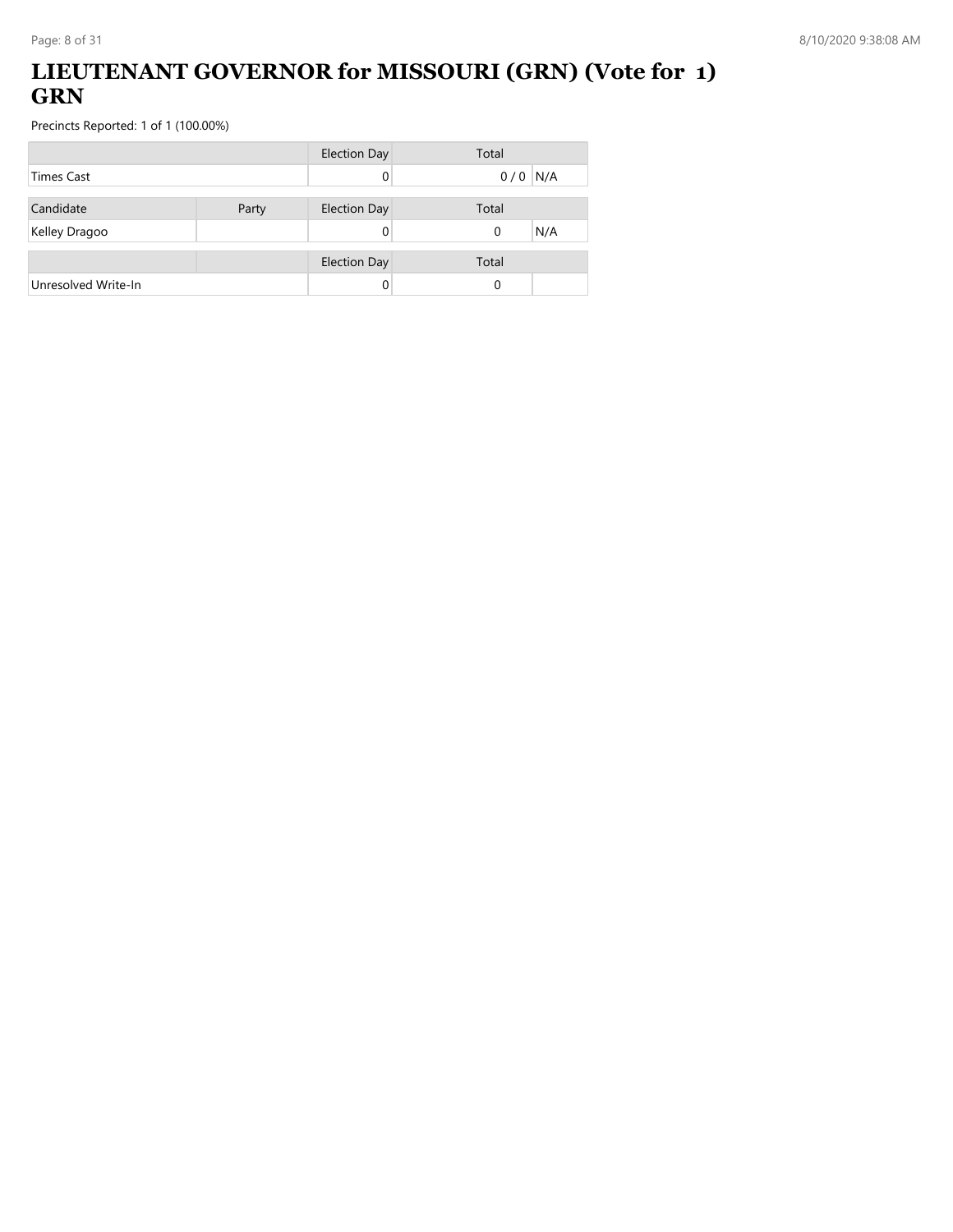## **SECRETARY OF STATE for MISSOURI (REP) (Vote for 1) REP**

|                        |       | <b>Election Day</b> | Total          |
|------------------------|-------|---------------------|----------------|
| <b>Times Cast</b>      |       | 219                 | $219/0$ N/A    |
| Candidate              | Party | <b>Election Day</b> | Total          |
| John R. (Jay) Ashcroft |       | 186                 | 100.00%<br>186 |
|                        |       | <b>Election Day</b> | Total          |
| Unresolved Write-In    |       |                     | 0              |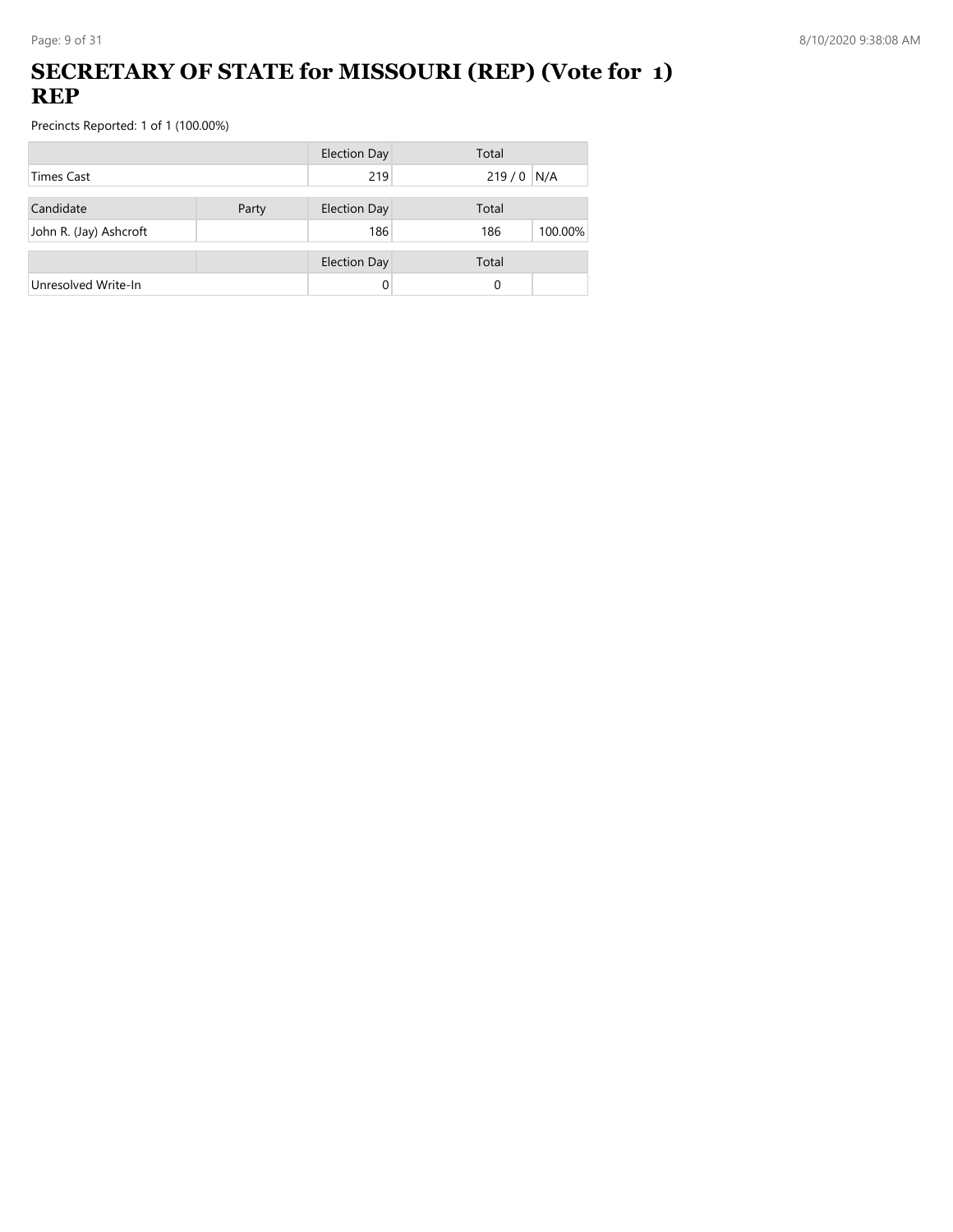## **SECRETARY OF STATE for MISSOURI (DEM) (Vote for 1) DEM**

|                     |       | <b>Election Day</b> | Total         |
|---------------------|-------|---------------------|---------------|
| Times Cast          |       | 68                  | $68/0$<br>N/A |
| Candidate           | Party | <b>Election Day</b> | Total         |
| Yinka Faleti        |       | 57                  | 100.00%<br>57 |
|                     |       | <b>Election Day</b> | Total         |
| Unresolved Write-In |       | 0                   | 0             |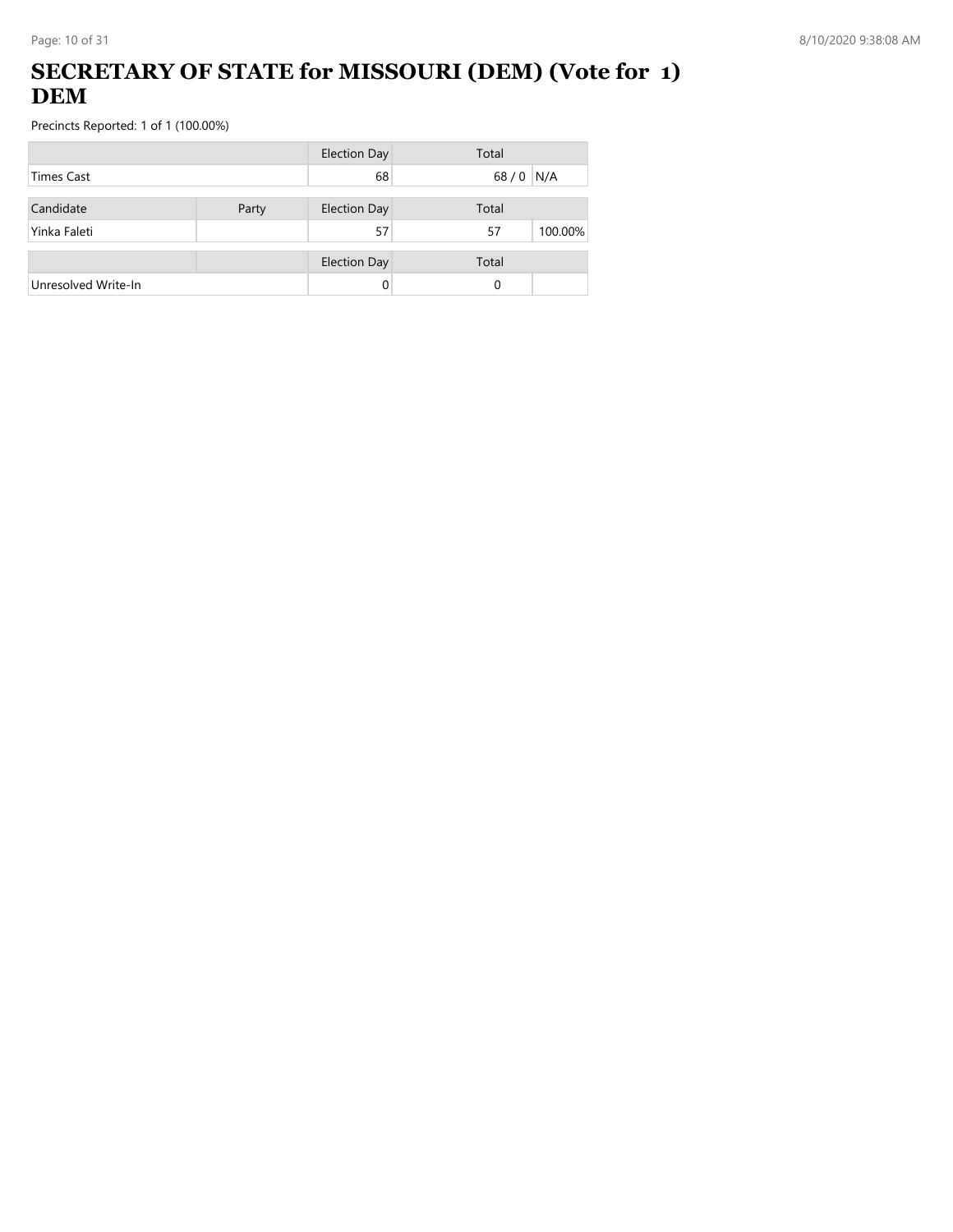#### **SECRETARY OF STATE for MISSOURI (LIB) (Vote for 1) LIB**

|                     |       | <b>Election Day</b> | Total        |
|---------------------|-------|---------------------|--------------|
| <b>Times Cast</b>   |       |                     | N/A<br>2/0   |
| Candidate           | Party | <b>Election Day</b> | Total        |
| Carl Herman Freese  |       |                     | 100.00%<br>2 |
|                     |       | <b>Election Day</b> | Total        |
| Unresolved Write-In |       |                     | 0            |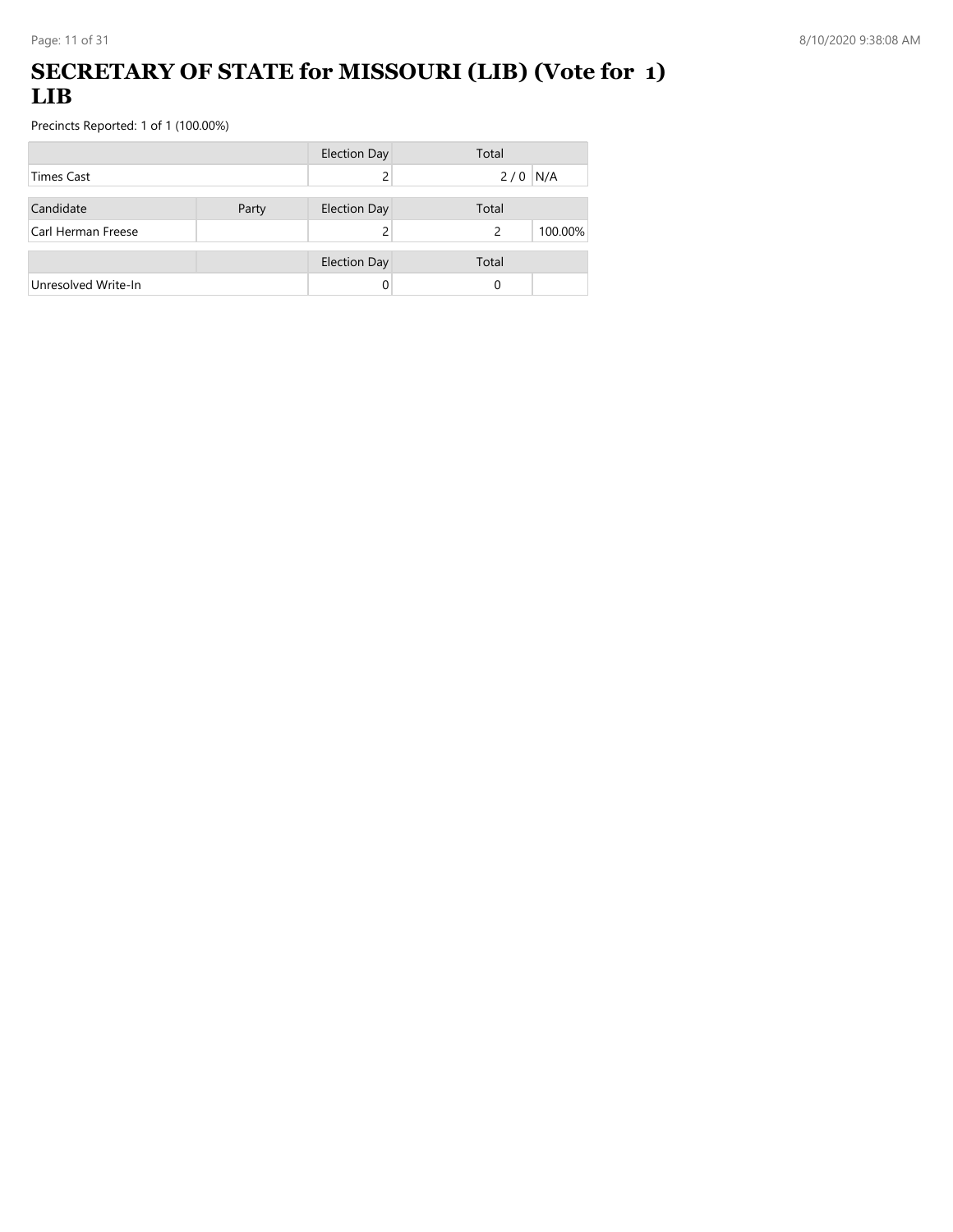### **SECRETARY OF STATE for MISSOURI (GRN) (Vote for 1) GRN**

|                     |       | <b>Election Day</b> | Total           |
|---------------------|-------|---------------------|-----------------|
| <b>Times Cast</b>   |       |                     | $0/0$ N/A       |
| Candidate           | Party | <b>Election Day</b> | Total           |
| Paul Lehmann        |       |                     | N/A<br>$\Omega$ |
|                     |       | <b>Election Day</b> | Total           |
| Unresolved Write-In |       |                     | 0               |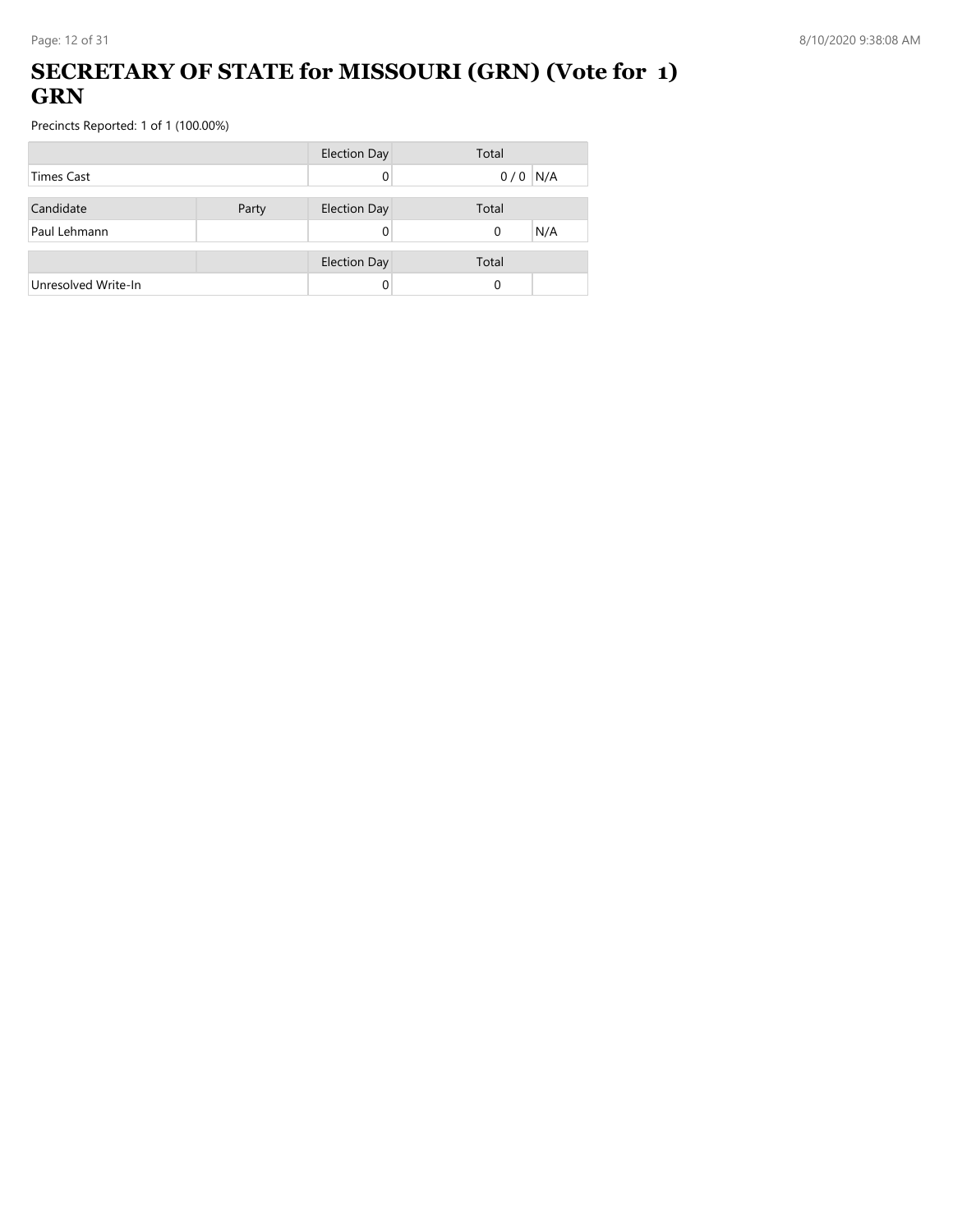#### **SECRETARY OF STATE for MISSOURI (CST) (Vote for 1) CST**

|                     |       | <b>Election Day</b> | Total     |
|---------------------|-------|---------------------|-----------|
| <b>Times Cast</b>   |       |                     | $1/0$ N/A |
|                     |       |                     |           |
| Candidate           | Party | <b>Election Day</b> | Total     |
| Paul Venable        |       |                     | N/A<br>0  |
|                     |       |                     |           |
|                     |       | <b>Election Day</b> | Total     |
| Unresolved Write-In |       |                     | $\Omega$  |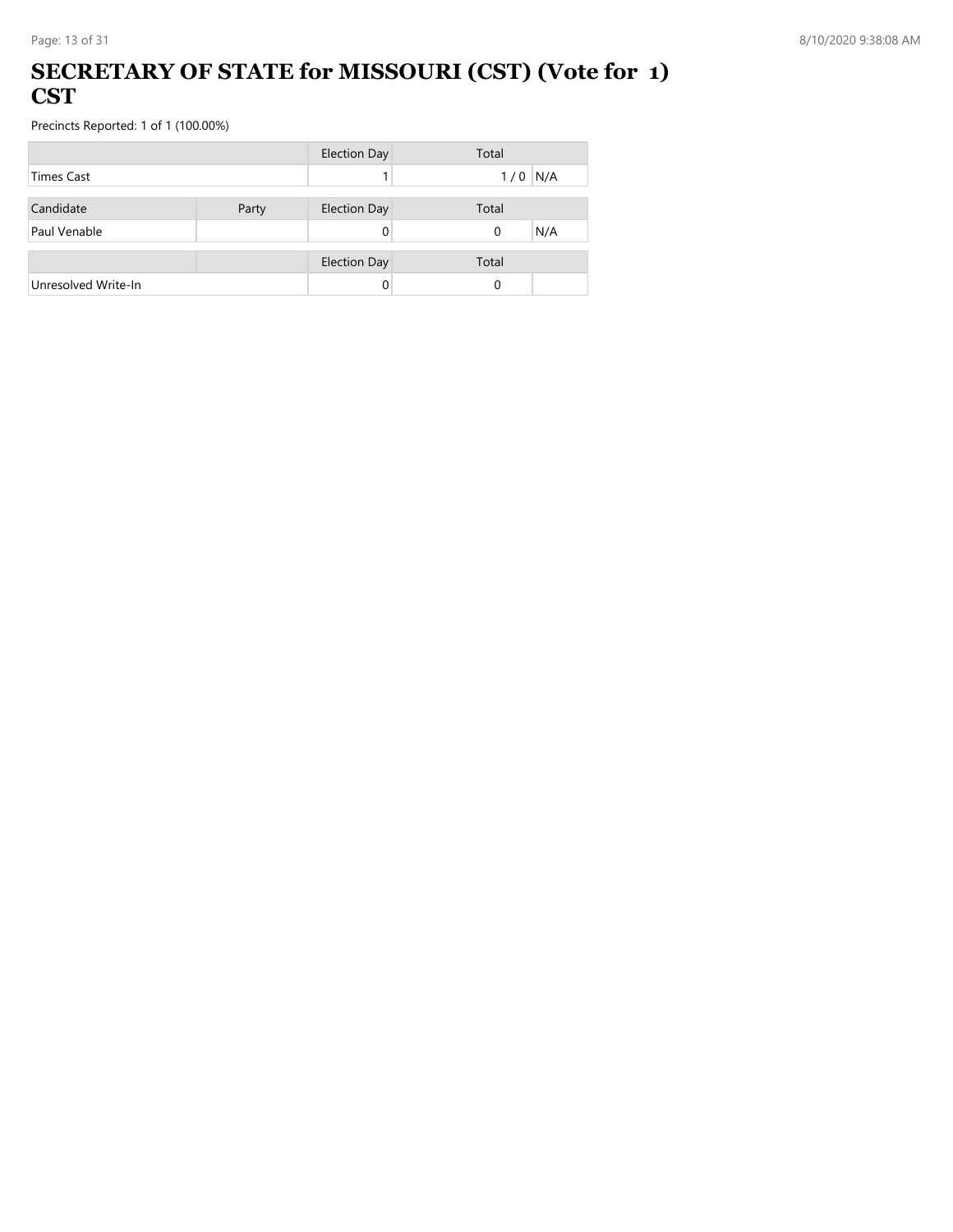### **STATE TREASURER for MISSOURI (REP) (Vote for 1) REP**

|                     |       | <b>Election Day</b> | Total          |
|---------------------|-------|---------------------|----------------|
| <b>Times Cast</b>   |       | 219                 | $219/0$ N/A    |
| Candidate           |       | <b>Election Day</b> | Total          |
|                     | Party |                     |                |
| Scott Fitzpatrick   |       | 177                 | 100.00%<br>177 |
|                     |       | <b>Election Day</b> | Total          |
| Unresolved Write-In |       | 0                   | 0              |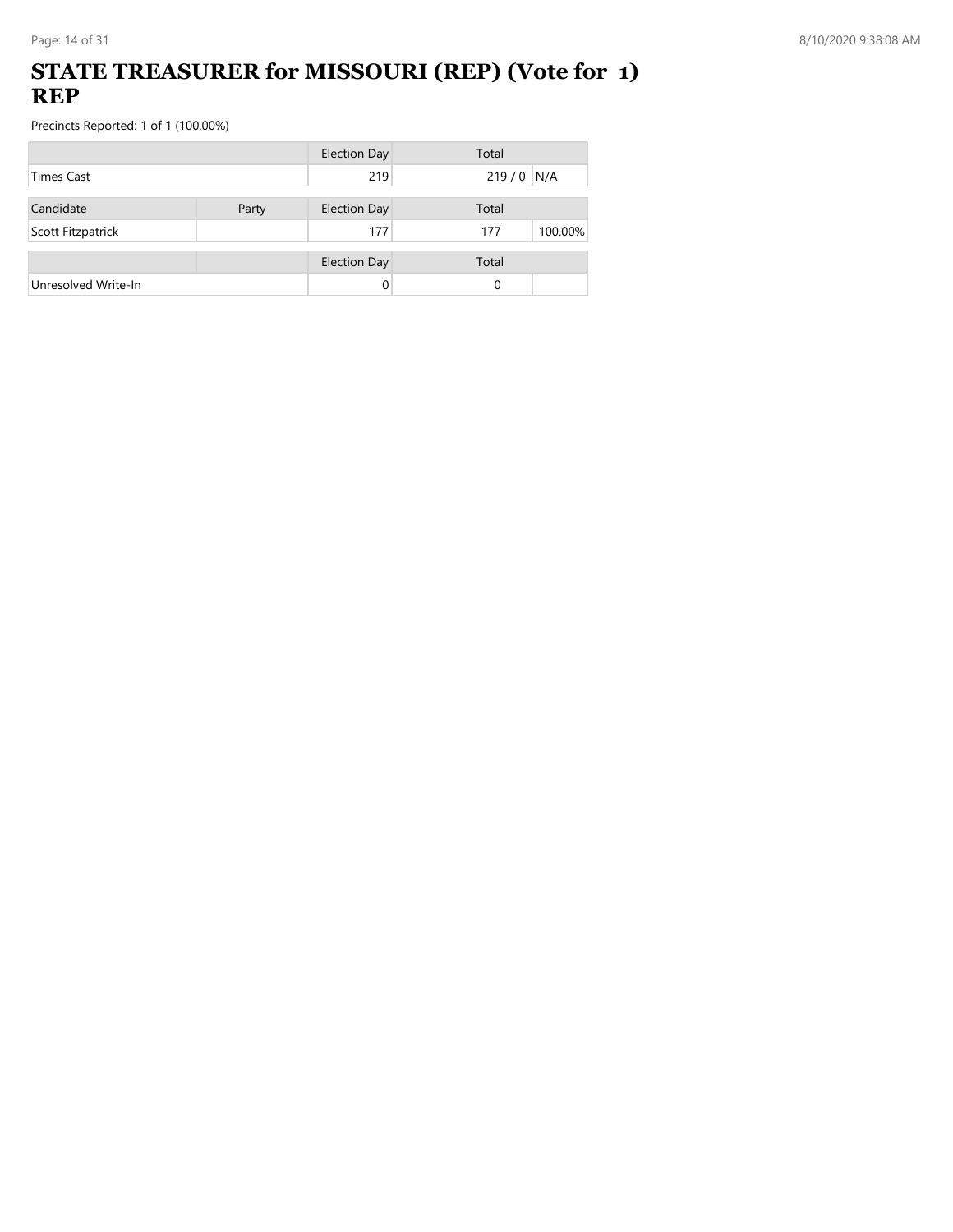## **STATE TREASURER for MISSOURI (DEM) (Vote for 1) DEM**

|                      |       | <b>Election Day</b> | Total         |
|----------------------|-------|---------------------|---------------|
| <b>Times Cast</b>    |       | 68                  | 68/0<br>N/A   |
| Candidate            | Party | <b>Election Day</b> | Total         |
| Vicki Lorenz Englund |       | 57                  | 100.00%<br>57 |
|                      |       | <b>Election Day</b> | Total         |
| Unresolved Write-In  |       |                     | 0             |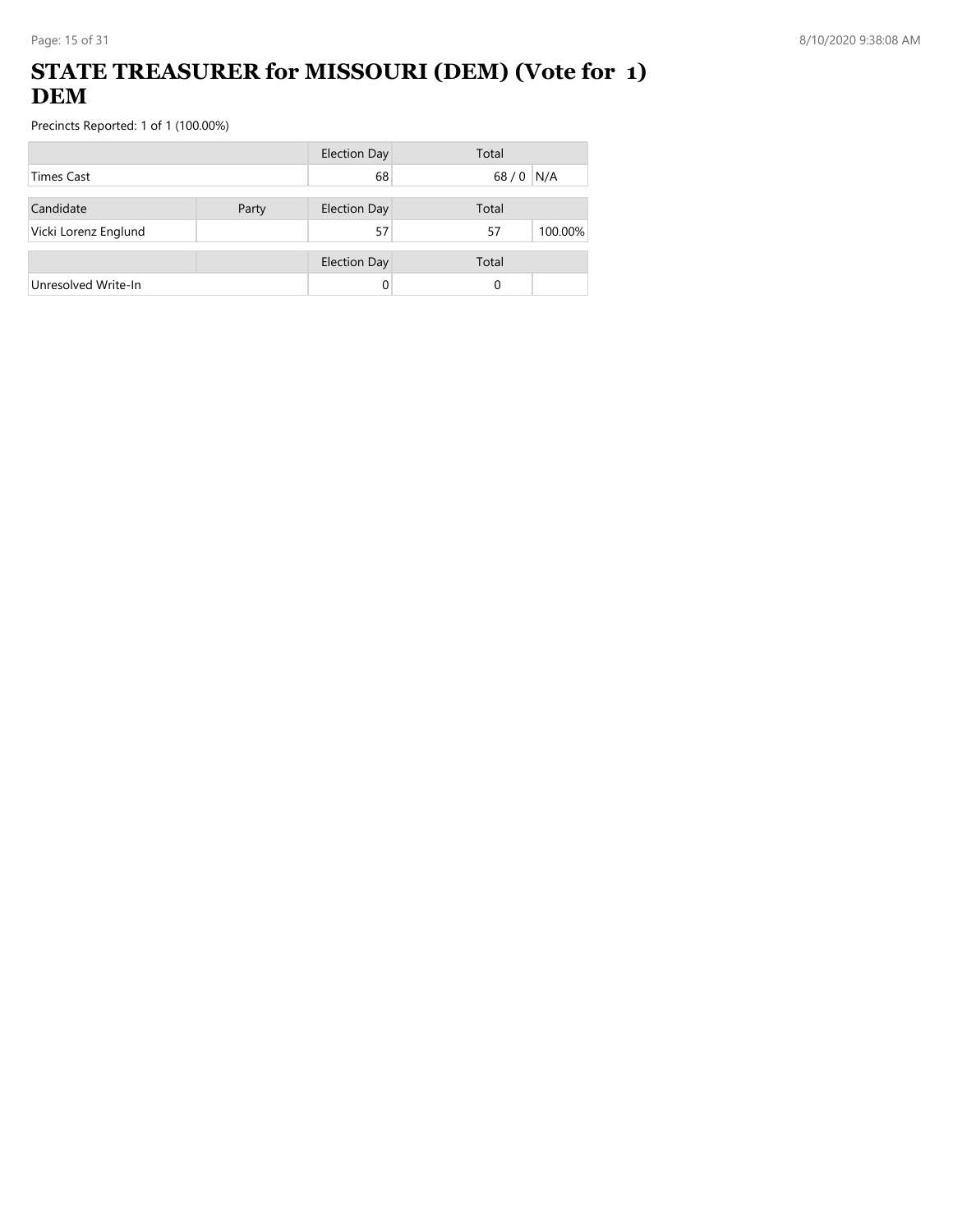### **STATE TREASURER for MISSOURI (LIB) (Vote for 1) LIB**

|                        |       | <b>Election Day</b> | Total        |
|------------------------|-------|---------------------|--------------|
| <b>Times Cast</b>      |       |                     | N/A<br>2/0   |
| Candidate              | Party | <b>Election Day</b> | Total        |
| Nicholas (Nick) Kasoff |       |                     | 100.00%<br>2 |
|                        |       | <b>Election Day</b> | Total        |
| Unresolved Write-In    |       | 0                   | 0            |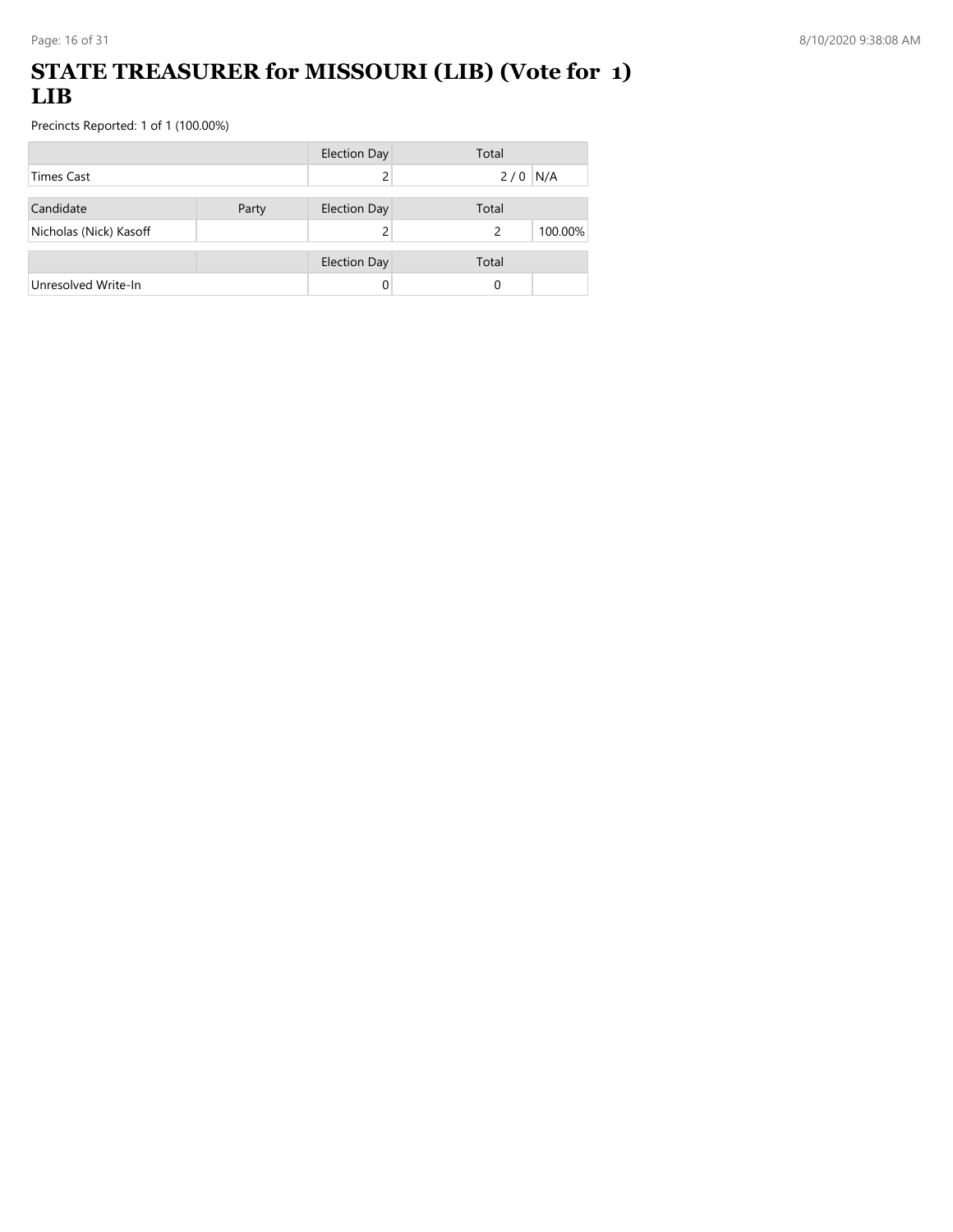### **STATE TREASURER for MISSOURI (GRN) (Vote for 1) GRN**

|                     |       | <b>Election Day</b> | Total           |
|---------------------|-------|---------------------|-----------------|
| <b>Times Cast</b>   |       |                     | $0/0$ N/A       |
| Candidate           | Party | <b>Election Day</b> | Total           |
| Joseph Civettini    |       |                     | N/A<br>$\Omega$ |
|                     |       | <b>Election Day</b> | Total           |
| Unresolved Write-In |       |                     | 0               |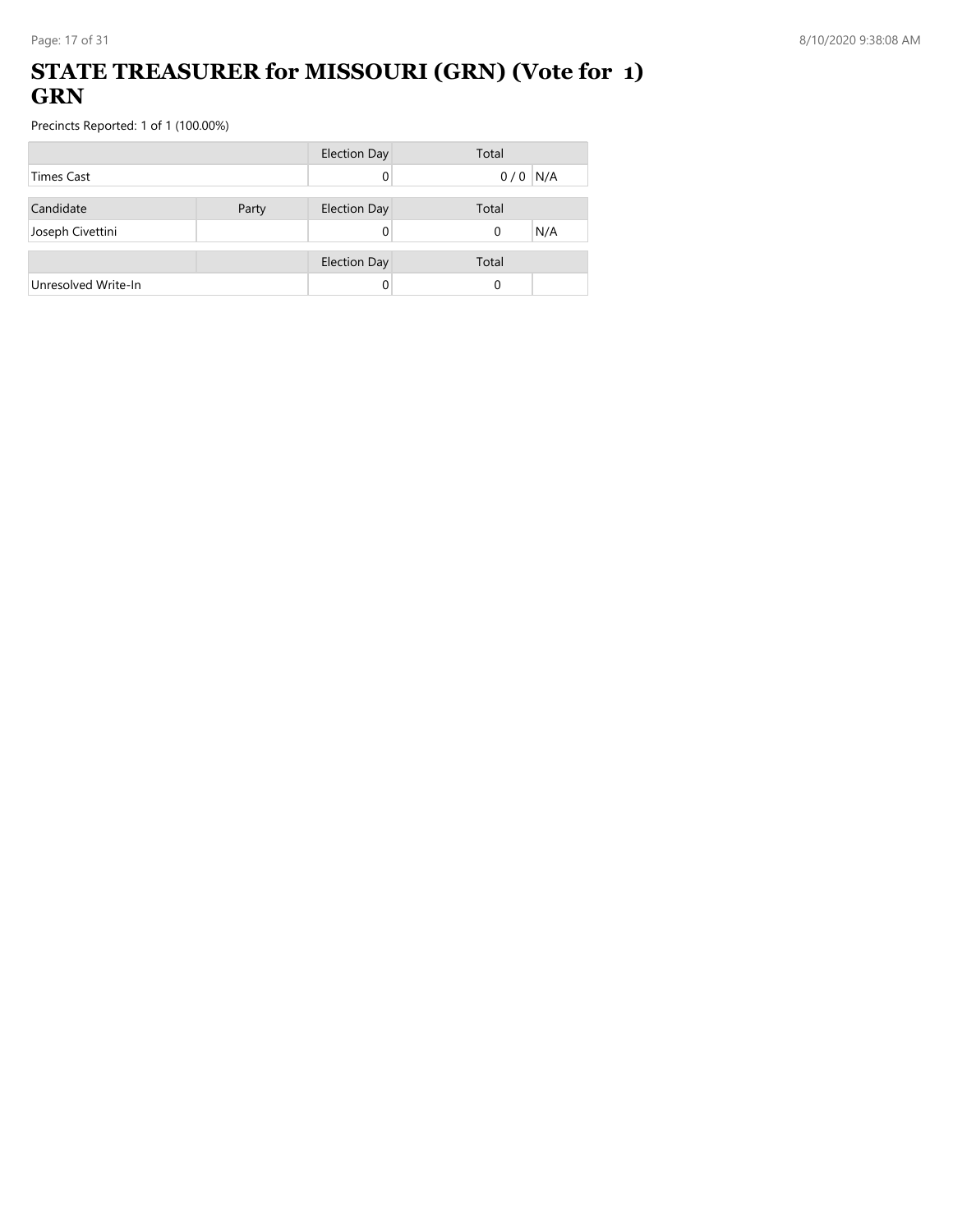#### **ATTORNEY GENERAL for MISSOURI (REP) (Vote for 1) REP**

|                     |       | <b>Election Day</b> | Total          |
|---------------------|-------|---------------------|----------------|
| <b>Times Cast</b>   |       | 219                 | $219/0$ N/A    |
| Candidate           | Party | <b>Election Day</b> | Total          |
| Eric Schmitt        |       | 186                 | 100.00%<br>186 |
|                     |       |                     |                |
|                     |       | <b>Election Day</b> | Total          |
| Unresolved Write-In |       | 0                   | 0              |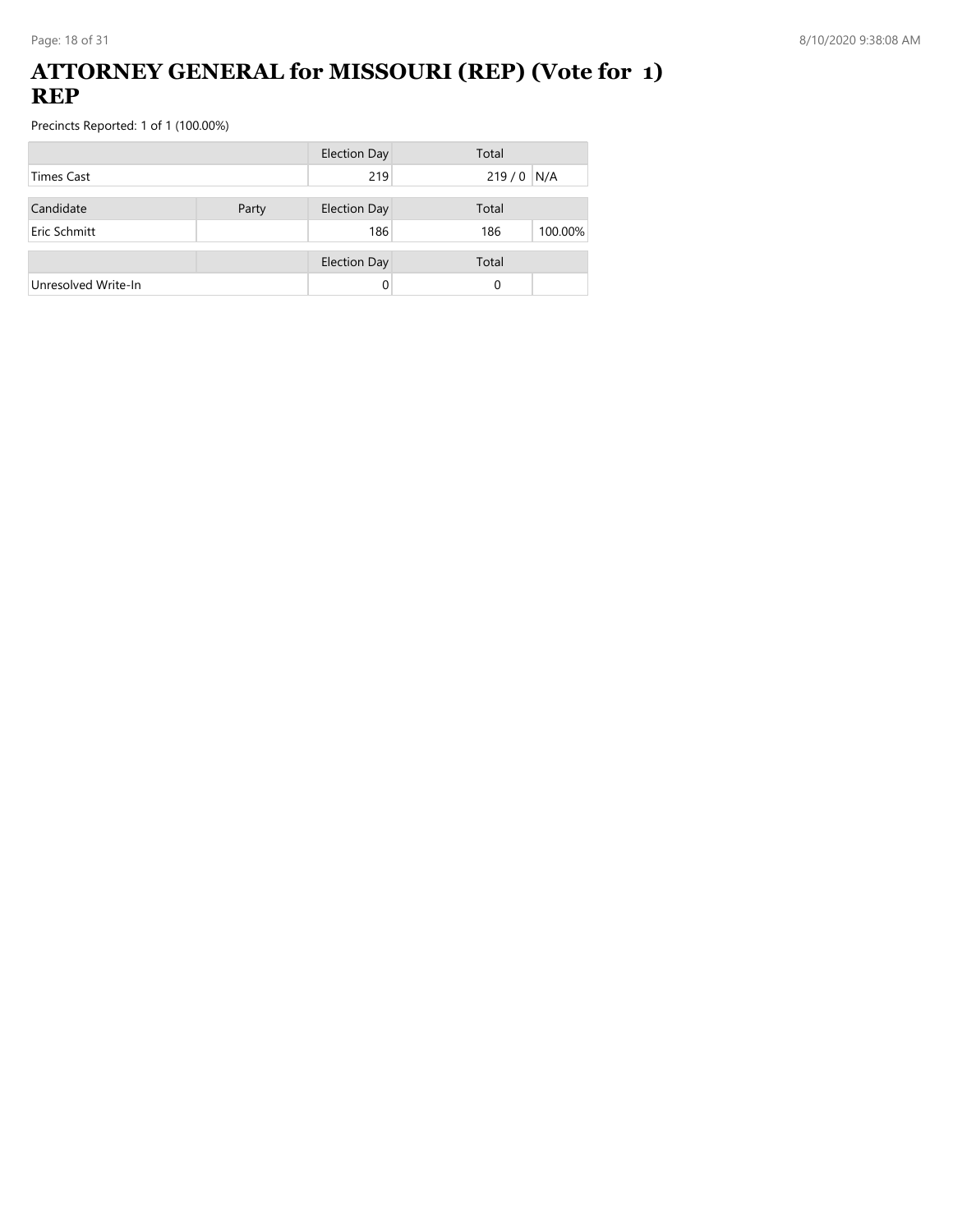### **ATTORNEY GENERAL for MISSOURI (DEM) (Vote for 1) DEM**

|                      |  | <b>Election Day</b> | Total    |        |
|----------------------|--|---------------------|----------|--------|
| <b>Times Cast</b>    |  | 68                  | $68/0$   | N/A    |
| Candidate<br>Party   |  | <b>Election Day</b> | Total    |        |
| <b>Rich Finneran</b> |  | 40                  | 40       | 62.50% |
| Elad Gross           |  | 24                  | 24       | 37.50% |
|                      |  | <b>Election Day</b> | Total    |        |
| Unresolved Write-In  |  | 0                   | $\Omega$ |        |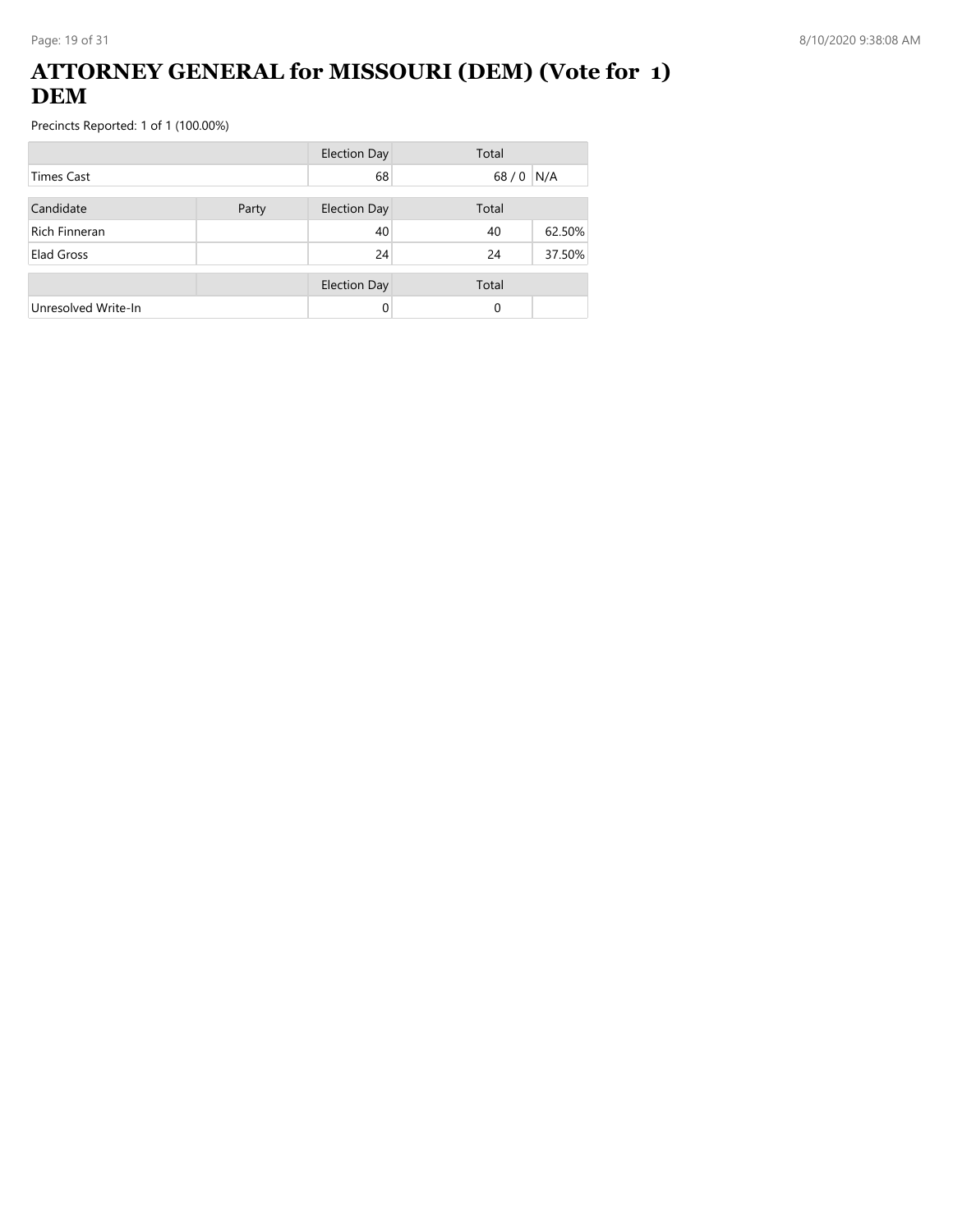#### **ATTORNEY GENERAL for MISSOURI (LIB) (Vote for 1) LIB**

|                     |       | <b>Election Day</b> | Total        |
|---------------------|-------|---------------------|--------------|
| <b>Times Cast</b>   |       |                     | N/A<br>2/0   |
| Candidate           | Party | <b>Election Day</b> | Total        |
| Kevin C Babcock     |       |                     | 100.00%<br>2 |
|                     |       | <b>Election Day</b> | Total        |
| Unresolved Write-In |       | 0                   | 0            |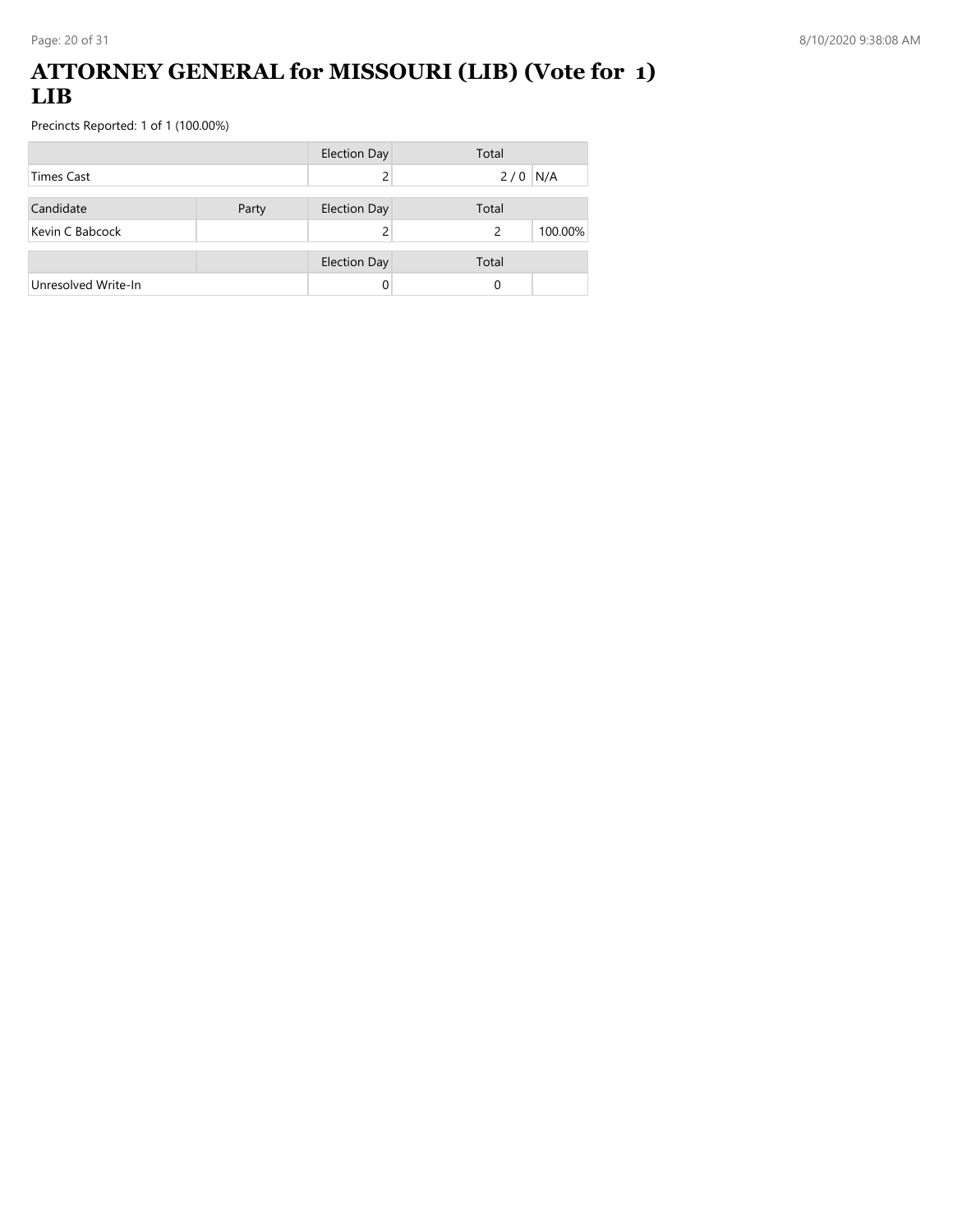#### **UNITED STATES REPRESENTATIVE IN CONGRESS for 3RD DISTRICT (REP), MISSOURI (Vote for 1) REP**

|                           |       | <b>Election Day</b> | Total    |        |
|---------------------------|-------|---------------------|----------|--------|
| <b>Times Cast</b>         |       | 219                 | 219/0    | N/A    |
| Candidate                 | Party | <b>Election Day</b> | Total    |        |
| <b>Brandon Wilkinson</b>  |       | 36                  | 36       | 18.00% |
| Adela Wisdom              |       | 12                  | 12       | 6.00%  |
| <b>Blaine Luetkemeyer</b> |       | 135                 | 135      | 67.50% |
| Jeffrey Nowak             |       | 10                  | 10       | 5.00%  |
| Lynette Trares            |       | 7                   | 7        | 3.50%  |
|                           |       | <b>Election Day</b> | Total    |        |
| Unresolved Write-In       |       | 0                   | $\Omega$ |        |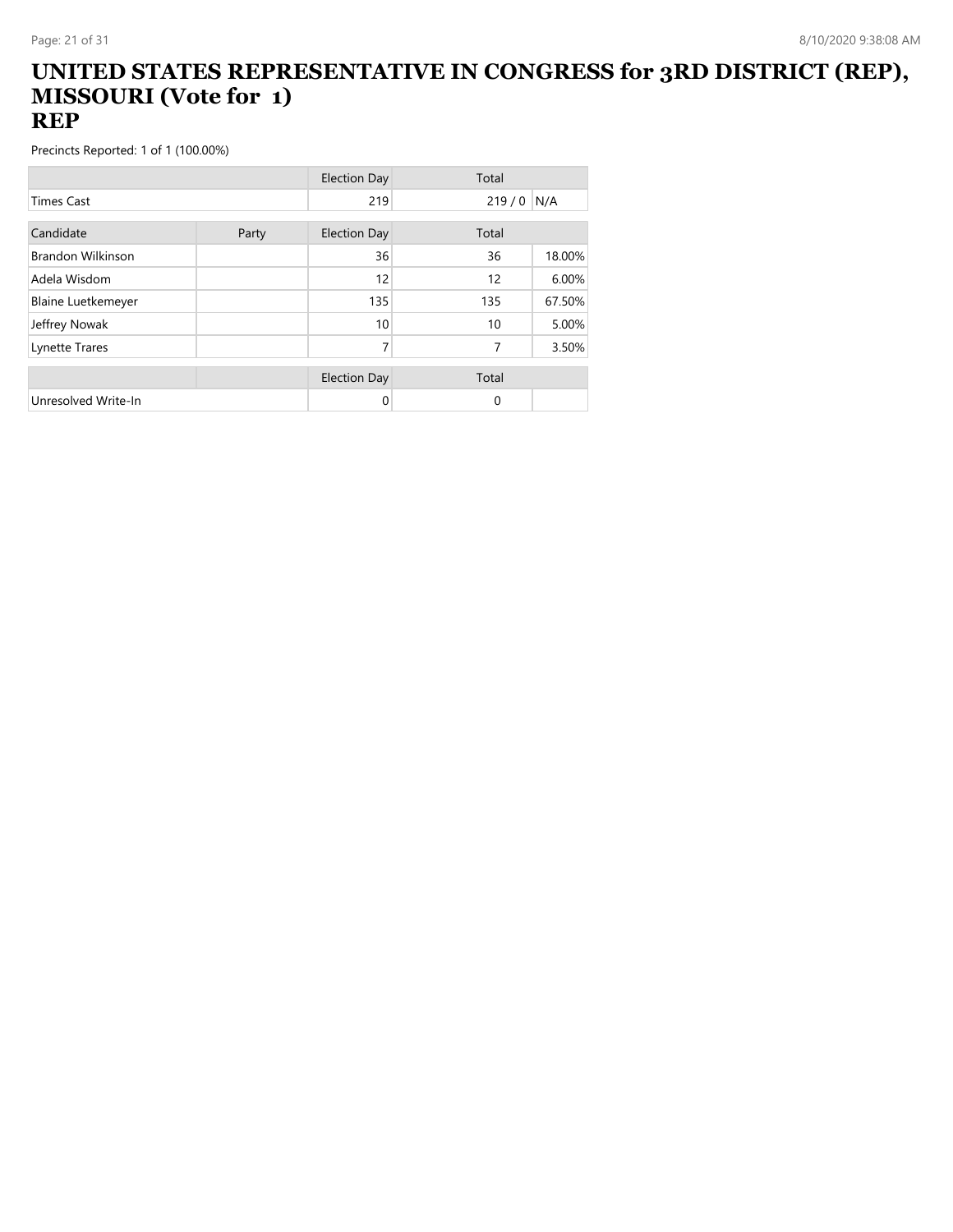#### **UNITED STATES REPRESENTATIVE IN CONGRESS for 3RD DISTRICT (DEM), MISSOURI (Vote for 1) DEM**

|                     |       | Election Day        | Total    |        |
|---------------------|-------|---------------------|----------|--------|
| <b>Times Cast</b>   |       | 68                  | 68/0     | N/A    |
| Candidate           | Party | <b>Election Day</b> | Total    |        |
| Megan Rezabek       |       | 52                  | 52       | 77.61% |
| Dennis Oglesby      |       | 15                  | 15       | 22.39% |
|                     |       | <b>Election Day</b> | Total    |        |
| Unresolved Write-In |       | 0                   | $\Omega$ |        |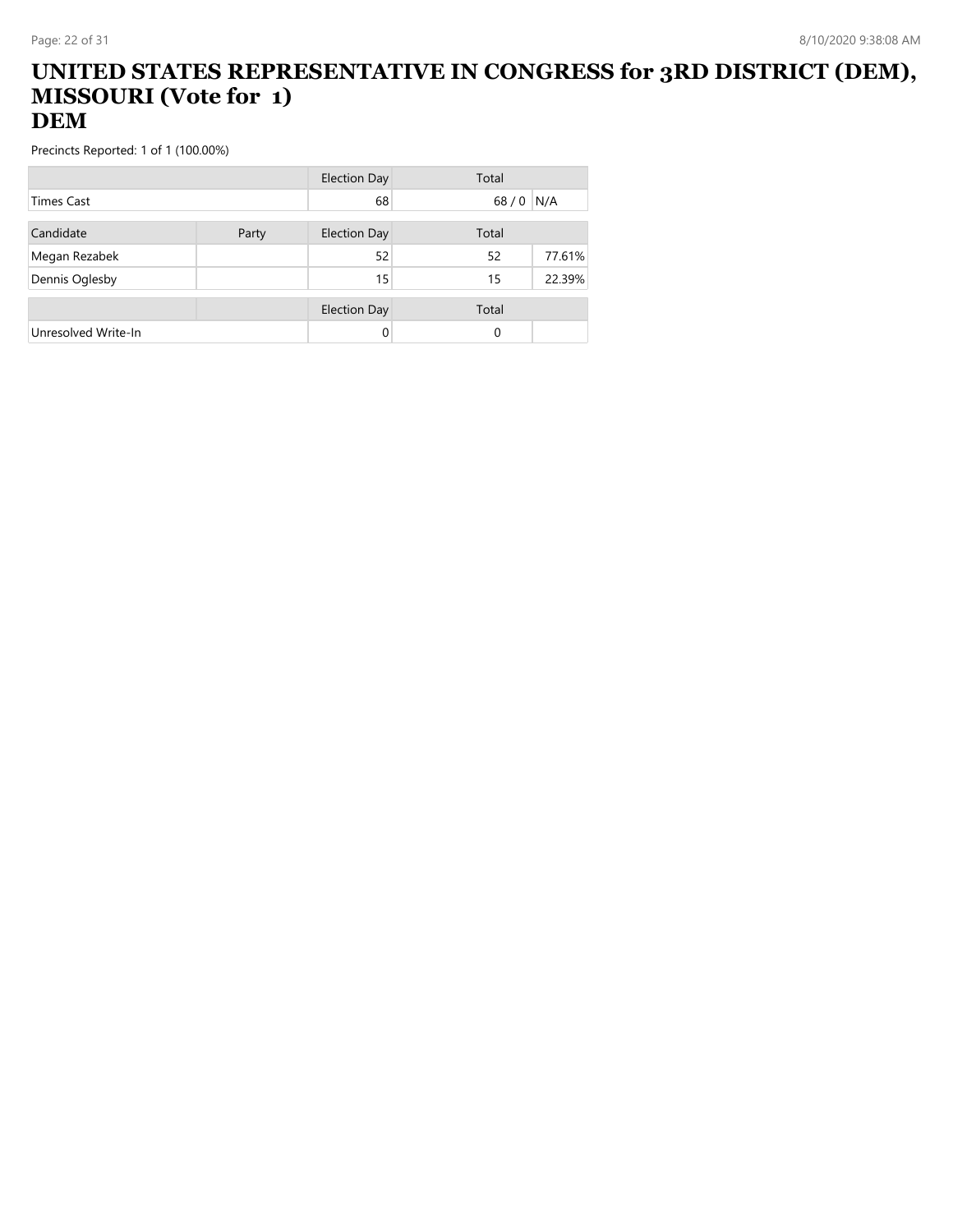#### **UNITED STATES REPRESENTATIVE IN CONGRESS for 3RD DISTRICT (LIB), MISSOURI (Vote for 1) LIB**

|                       |       | Election Day        | Total         |         |
|-----------------------|-------|---------------------|---------------|---------|
| <b>Times Cast</b>     |       |                     | 2/0           | N/A     |
|                       |       |                     |               |         |
| Candidate             | Party | <b>Election Day</b> | Total         |         |
| Leonard J Steinman II |       |                     | $\mathcal{P}$ | 100.00% |
|                       |       |                     |               |         |
|                       |       | <b>Election Day</b> | Total         |         |
| Unresolved Write-In   |       |                     | 0             |         |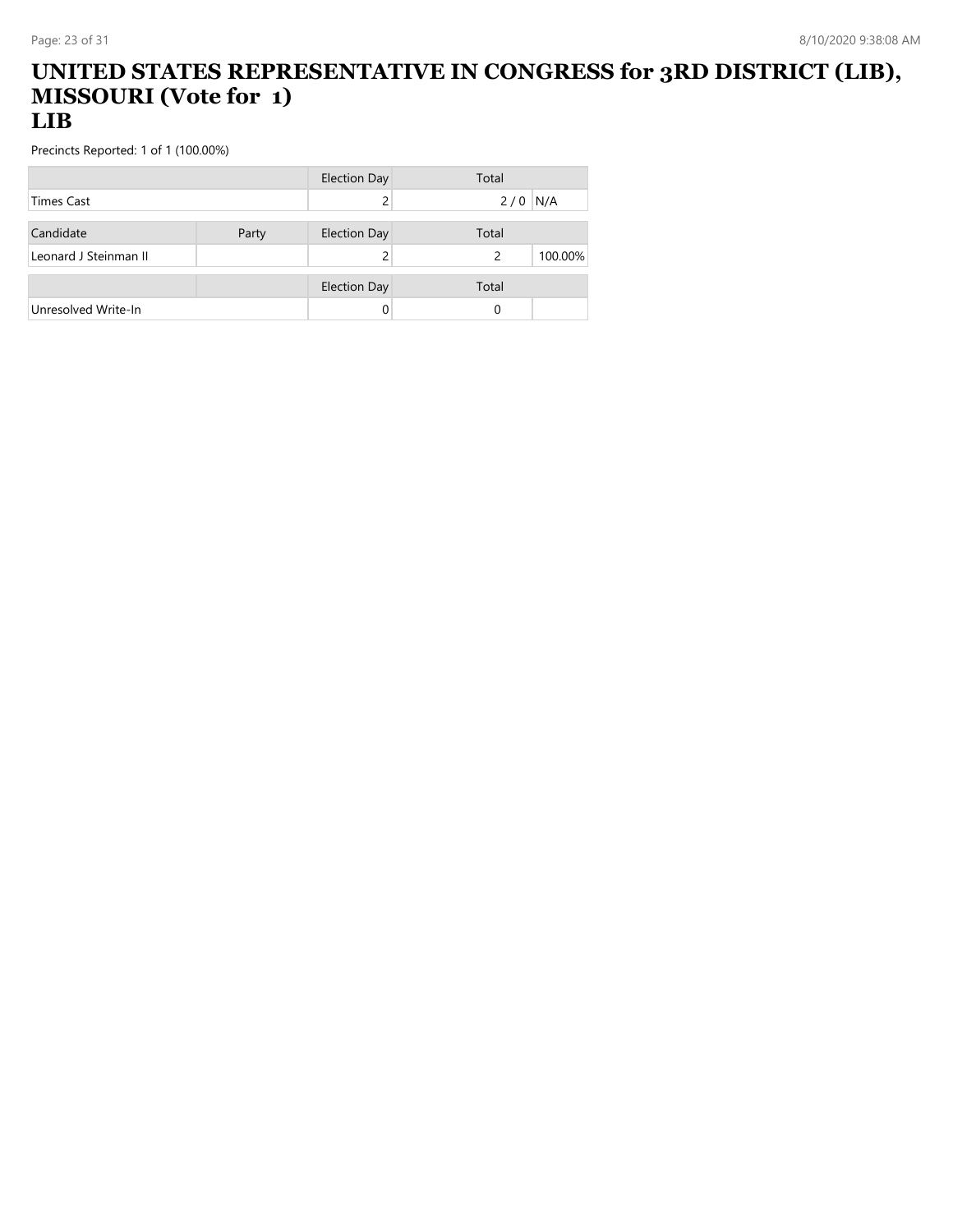### **STATE REPRESENTATIVE for 63RD DISTRICT (REP), MISSOURI (Vote for 1) REP**

|                       |       | <b>Election Day</b> | Total    |        |
|-----------------------|-------|---------------------|----------|--------|
| Times Cast            |       | 219                 | 219/0    | N/A    |
| Candidate             | Party | <b>Election Day</b> | Total    |        |
| <b>Richard W West</b> |       | 135                 | 135      | 67.50% |
| Dale Schaper          |       | 65                  | 65       | 32.50% |
|                       |       | <b>Election Day</b> | Total    |        |
| Unresolved Write-In   |       | 0                   | $\Omega$ |        |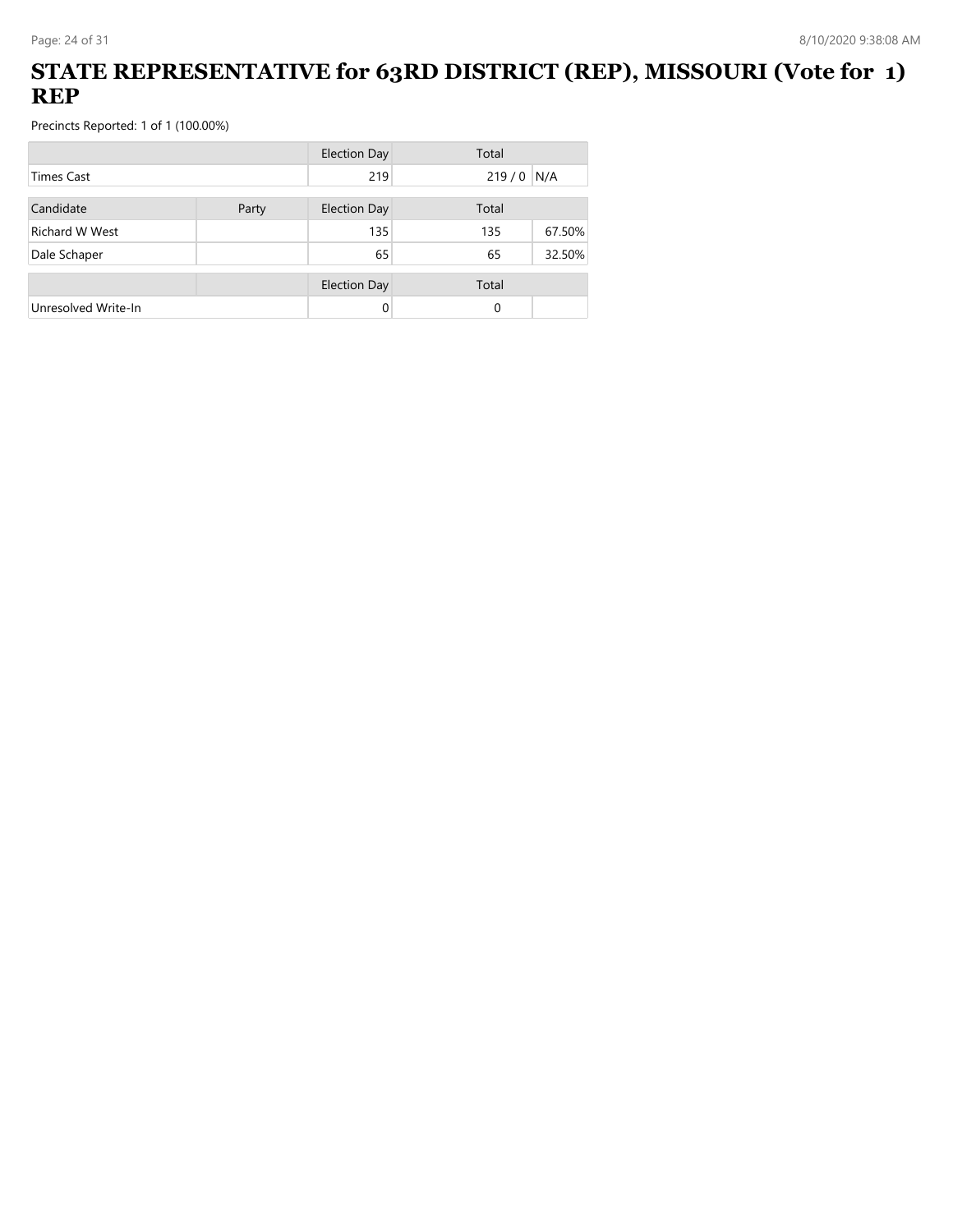#### **COUNTY COMMISSIONER for NORTHERN DISTRICT (REP), MISSOURI (Vote for 1) REP**

|                      |       | Election Day        | Total         |
|----------------------|-------|---------------------|---------------|
| <b>Times Cast</b>    |       | 219                 | N/A<br>219/0  |
| Candidate            | Party | <b>Election Day</b> | Total         |
| Jerry "Junior" Myers |       | 29                  | 14.87%<br>29  |
| Matthew E. Flake     |       | 101                 | 51.79%<br>101 |
| Doug Nordwald        |       | 65                  | 33.33%<br>65  |
|                      |       | Election Day        | Total         |
| Unresolved Write-In  |       | 0                   | $\Omega$      |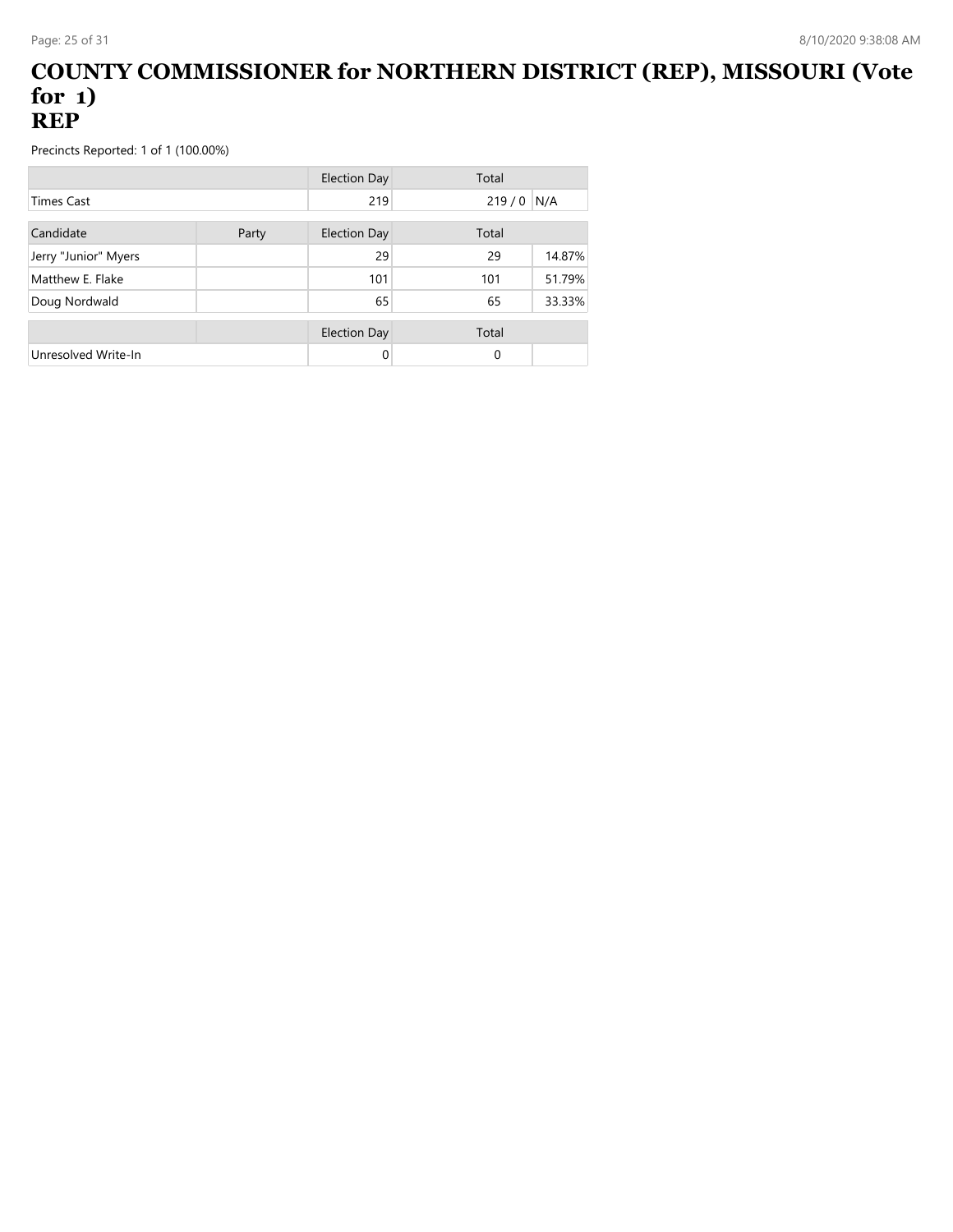## **SHERIFF for WARREN COUNTY (REP), MISSOURI (Vote for 1) REP**

|                     |       | <b>Election Day</b> | Total          |
|---------------------|-------|---------------------|----------------|
| Times Cast          |       | 219                 | $219/0$ N/A    |
| Candidate           | Party | <b>Election Day</b> | Total          |
| Kevin Harrison      |       | 185                 | 100.00%<br>185 |
|                     |       | <b>Election Day</b> | Total          |
| Unresolved Write-In |       | 0                   | 0              |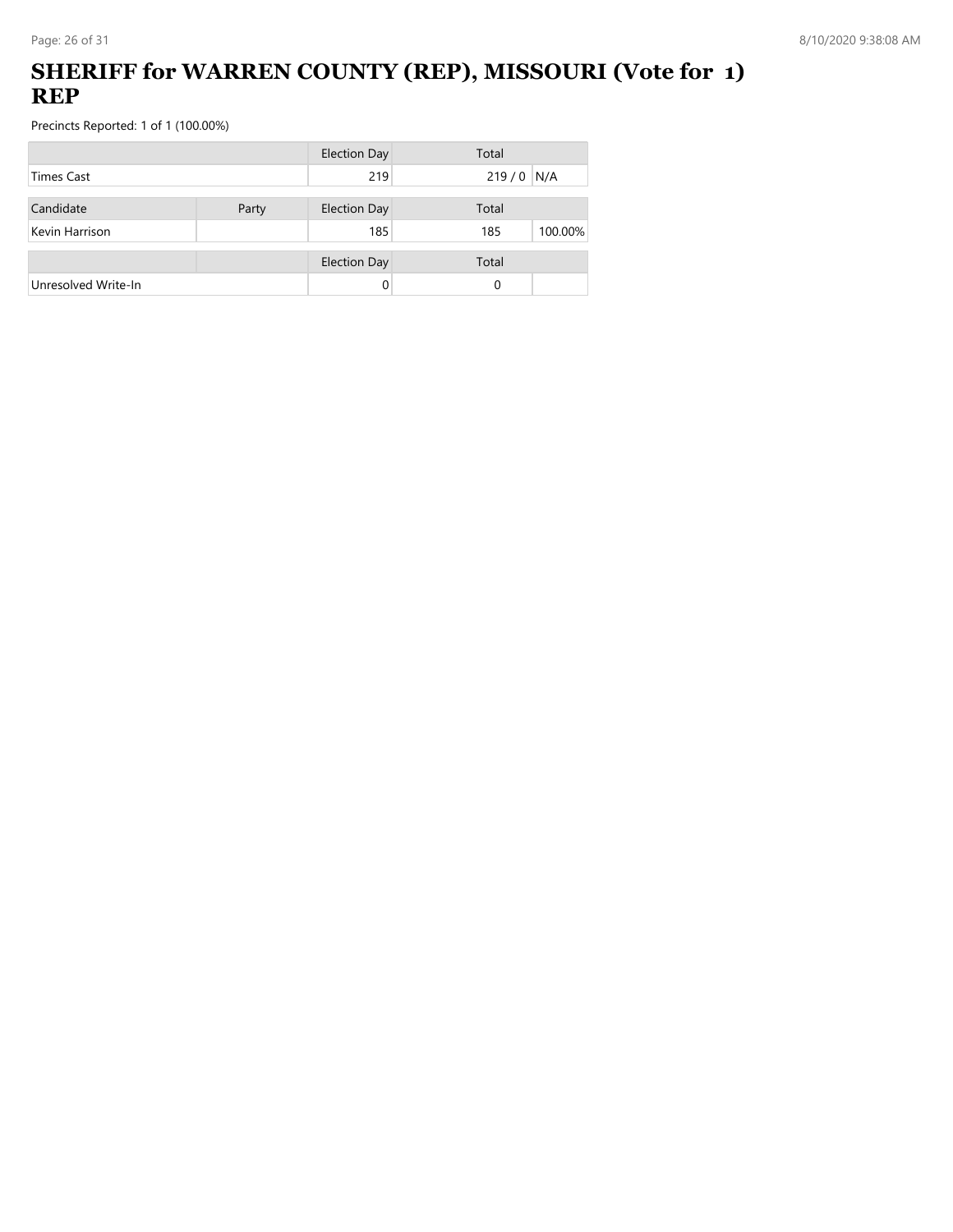## **ASSESSOR for WARREN COUNTY (REP), MISSOURI (Vote for 1) REP**

|                          |       | <b>Election Day</b> | Total |        |
|--------------------------|-------|---------------------|-------|--------|
| <b>Times Cast</b>        |       | 219                 | 219/0 | N/A    |
| Candidate                | Party | <b>Election Day</b> | Total |        |
| Kathryn L. (Katie) Smith |       | 154                 | 154   | 78.57% |
| Terence (Terry) Bracht   |       | 42                  | 42    | 21.43% |
|                          |       | <b>Election Day</b> | Total |        |
| Unresolved Write-In      |       | 0                   | 0     |        |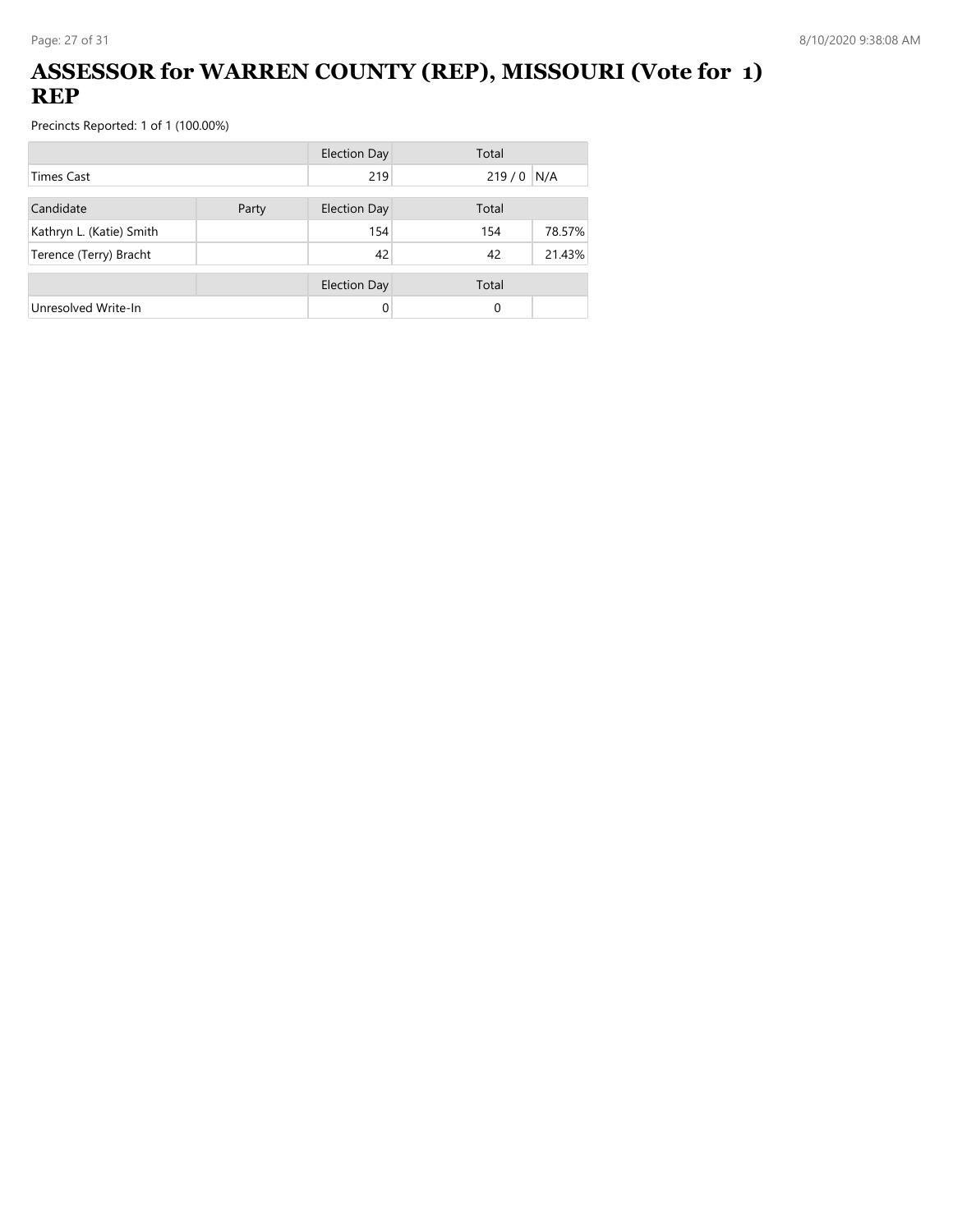#### **PUBLIC ADMINISTRATOR for WARREN COUNTY (REP), MISSOURI (Vote for 1) REP**

|                         |       | Election Day        | Total          |
|-------------------------|-------|---------------------|----------------|
| Times Cast              |       | 219                 | $219/0$ N/A    |
| Candidate               | Party | <b>Election Day</b> | Total          |
| Melissa (Missy) Dempsey |       | 177                 | 100.00%<br>177 |
|                         |       | <b>Election Day</b> | Total          |
| Unresolved Write-In     |       |                     | 0              |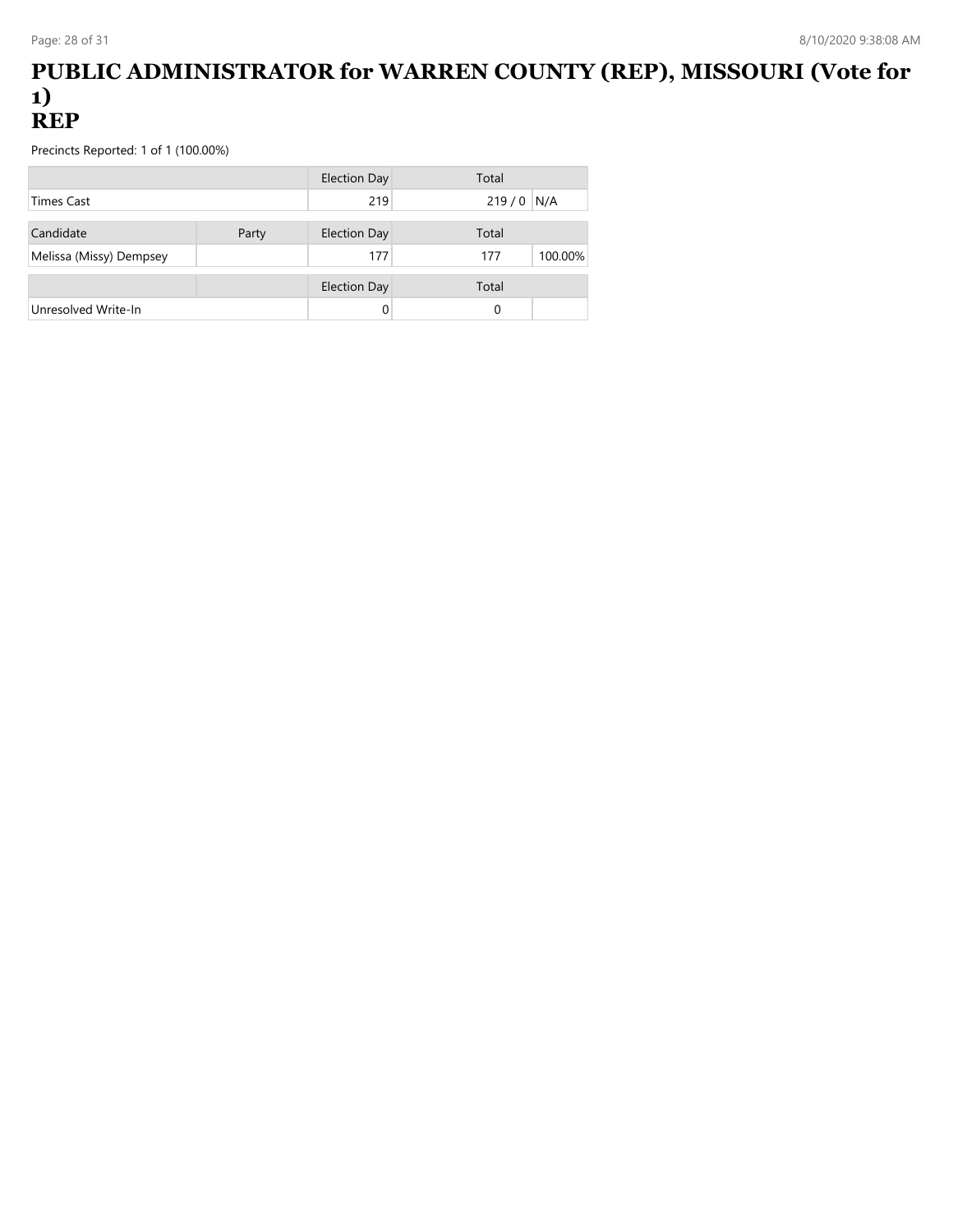## **CORONER for WARREN COUNTY (REP), MISSOURI (Vote for 1) REP**

|                     |       | <b>Election Day</b> | Total          |
|---------------------|-------|---------------------|----------------|
| <b>Times Cast</b>   |       | 219                 | $219/0$ N/A    |
| Candidate           | Party | <b>Election Day</b> | Total          |
| Mark W. O'Neill     |       | 175                 | 100.00%<br>175 |
|                     |       | <b>Election Day</b> | Total          |
| Unresolved Write-In |       | 0                   | 0              |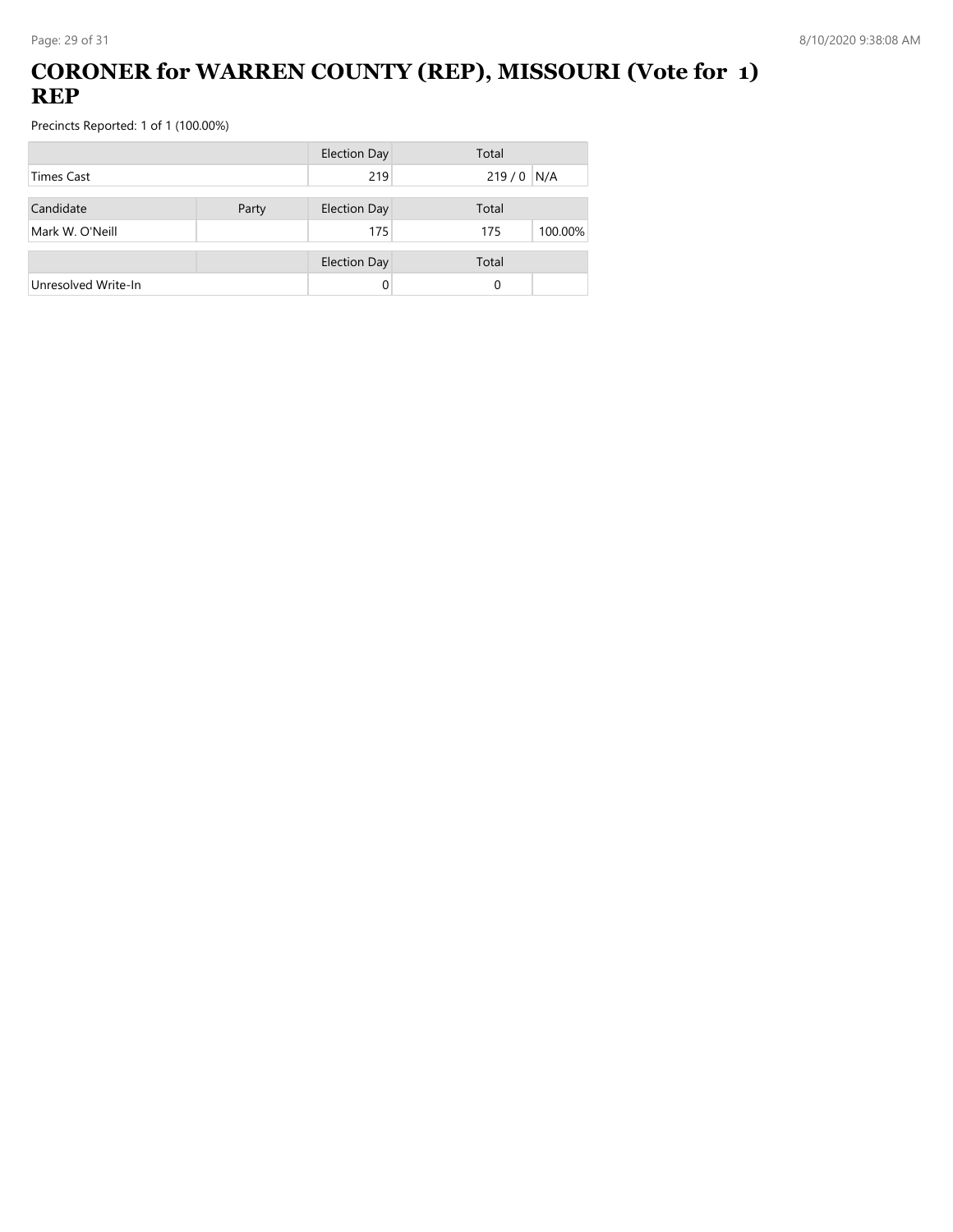## **SURVEYOR for WARREN COUNTY (REP), MISSOURI (Vote for 1) REP**

|                     |       | <b>Election Day</b> | Total          |
|---------------------|-------|---------------------|----------------|
| Times Cast          |       | 219                 | $219/0$ N/A    |
| Candidate           | Party | <b>Election Day</b> | Total          |
| Robert L. Lewis     |       | 179                 | 100.00%<br>179 |
|                     |       | <b>Election Day</b> | Total          |
| Unresolved Write-In |       |                     | 0              |